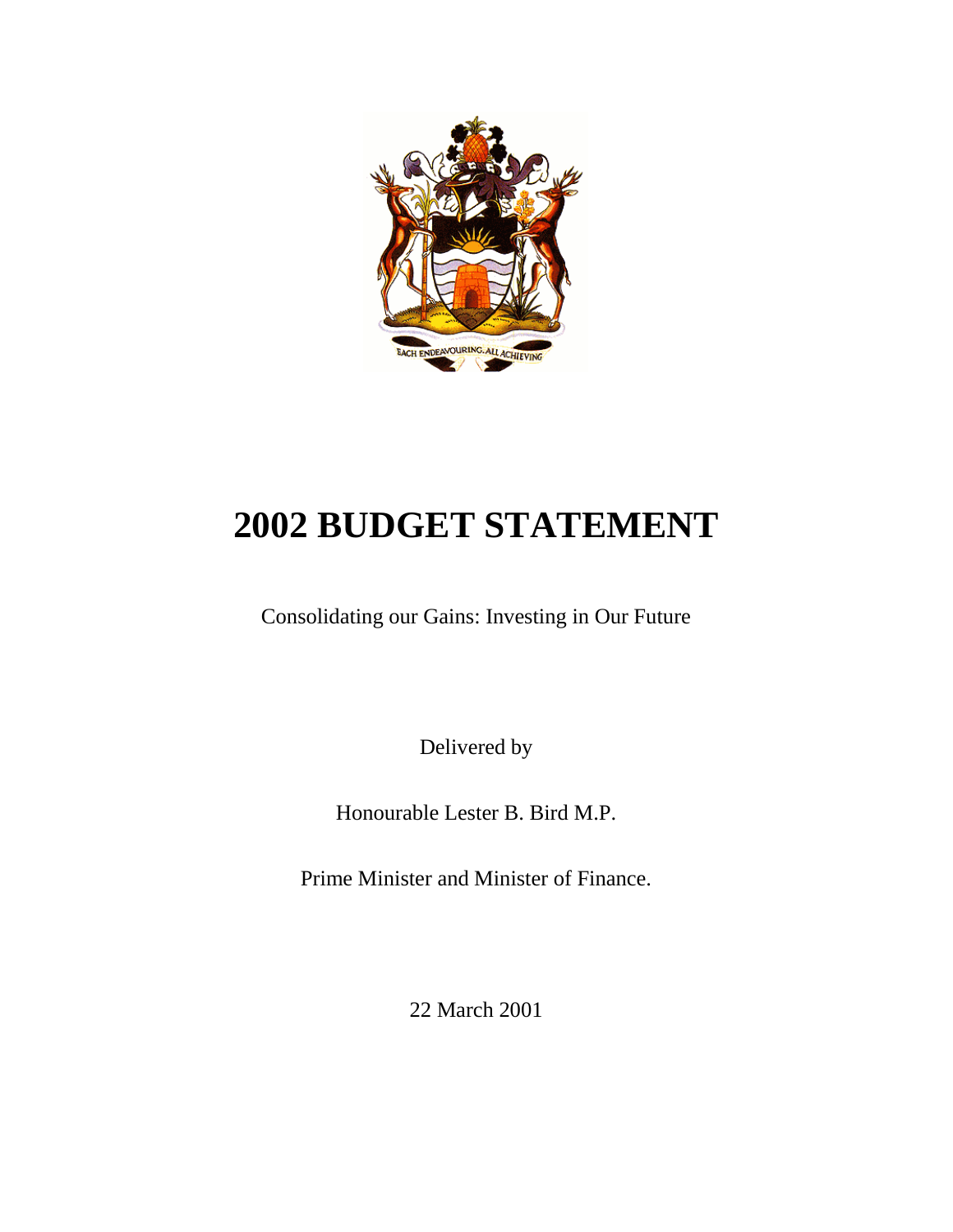Madam Speaker

Our nation is in the year of its 21st anniversary of independence.

We have enjoyed 21 years of relative peace and prosperity.

We have experienced 21 years of unbroken growth of our economy.

Not the devastating effects of Hurricane Luis in 1995 caused our growth to halt, not the unrelenting damage of five more hurricanes in five years between 1995 and 2000 caused our growth to stop; not the disastrous consequences of September 11th caused our growth to cease.

We have done well. And the record proves it.

Not only have we enjoyed unbroken economic growth, we have transformed the living conditions of our country.

Our infant mortality rate is equal to that of the United States. So too is life expectancy for both men and women. Health care and medicines are available to all. Every child has a place in school, and any student who has the capacity to pursue university education is assisted to do so. More Antiguans and Barbudans own their own homes than ever in the history of our people.

We have mastered the information technology that underpins the beginning of the 21st Century, and the students from our Institute of Technology can compete with the best in the world.

We have also built-up a unique physical infrastructure. There is electricity and pure water in every village and every person has access to a telephone.

Our business community benefits from instant and reliable telecommunications to global markets and from an Airport and Port that gives them unrestricted access to the world for their goods and services.

While there have been political disagreements and dissension among us, the rights of every person have continued to be respected and upheld. There are no political prisoners in our jails, and no voices are muzzled. There is no restriction on religious worship, and no restraint on political affiliation. We have encouraged workers representation and upheld the value of trade unionism.

Democracy thrives in our nation as does peace and relative prosperity.

Over the last 21years, other nations have not done as well. Some like Yugoslavia have split asunder, others such as Rwanda have witnessed the worst tribal violence seen in recent time, many others in Africa, Asia and Latin America have been savaged by internal warfare. Still others have been crippled by violent crime and murder. Some economies have collapsed and millions of people are forced to survive on less than one dollar a day. Neither democracy nor economic growth survived, and people suffered.

We faced no such hardships.

Our nation thrived while many others withered.

#### **Positive Role of Government**

These 21 years of growth, of peace and relative prosperity did not come about by accident. They were made possible by three things:

- the hard work of the population as a whole in times of adversity,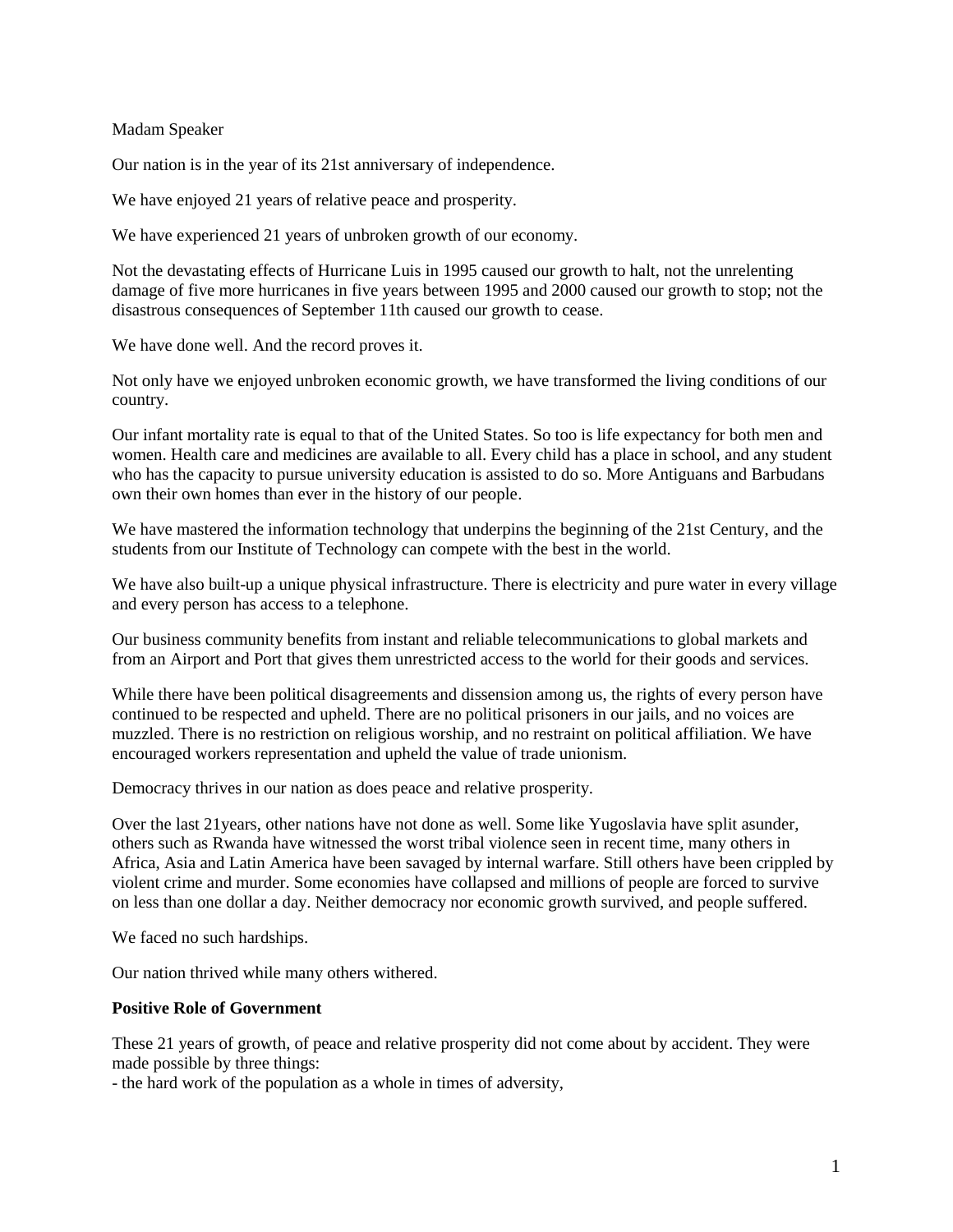- the creativity of some members of the private sector, and
- government intervention in the economy.

There is no doubt that the people worked hard to reconstruct this country after the devastation of Hurricane Luis. It is also indisputable that after each successive natural disaster that we faced between 1995 and 2000, the people of this country displayed a remarkable capacity to put adversity behind them and to rebuild their lives and the means of their livelihood.

Some members of the business community have also shown a readiness to contribute to the economy and to the progress of the country. Unfortunately, this observation is not true of all. If it were, our economy would have been even stronger today and our fiscal difficulties would never have occurred.

But, it would be wrong not to acknowledge the role played by businessmen who are prepared to put their money where their mouth is in terms of contributing to the economic growth and development of this nation.

In this connection, I pay tribute to two members of the private sector: the ABI Financial Group and the Stanford Financial Group. They both have diversified their businesses to the benefit of our economy. The ABI Financial Group now owns the Antigua and Barbuda Investment Bank, the Antigua Overseas Bank, an Insurance Company and the Jolly Beach Hotel - banking, insurance and tourism. The Stanford Financial Group, led by Allen Stanford, has also made a considerable investment in our economy in banking, construction, aviation and tourism. In both cases, these two Groups have strived to establish high standards in all that they do. Our country has benefited from their efforts. Jack should be given his jacket, as we say in Antiguan parlance. Both these companies are leaders in the field and they richly deserve their "jackets".

Of course, not all the private sector has been as diligent in contributing to the economy. Indeed, for the most part, the private sector has not pulled its weight. Worse still, many of them either avoid or evade the payment of taxes to the detriment of the country even though they run profitable businesses that benefit from the country's costly infrastructure. I will address this in greater detail later in this presentation.

Madam Speaker, it is the government that has been forced to intervene in the economy to ensure economic growth and guarantee the improved standard of living that our people have enjoyed over the last 21 years of our nation's independence. We did so in three particular ways:

We invested in the productive sector of the economy to provide jobs and create revenue. Thus, we built projects such as the Royal Antiguan Hotel, Heritage Quay, and the Vendors Mall.

We invested heavily in physical infrastructure necessary for the development of business and the growth of the economy. We upgraded the port at the deep-water harbour and the V C Bird International Airport, we dredged the harbour and created the port at Heritage Quay, we built roads throughout the country, and we took telecommunications, electricity and water across the island.

We also invested in our people. Public Sector data produced by the Eastern Caribbean Central Bank (ECCB) put Antigua and Barbuda's situation into clearer perspective. The ECCB reports that as a percentage of total population, the Public Service in Antigua and Barbuda is 15.7%, with St. Kitts and Nevis ranked second at 9%. Other countries range from as low as 4.8% to 6.9%. As a percentage of the labour force, the Public Service in Antigua and Barbuda ranks ahead of all other territories at 28.8%, with St. Kitts and Nevis again ranked second at 15.2%. Other countries range from 7.4% to 10.8%. Further, while, as a group, the Eastern Caribbean Currency Union's expenditure on Personal Emoluments averages around 50% of current revenue, the range in individual territories is from approximately 38.5% in the case of Grenada to about 66% in the case of Antigua and Barbuda.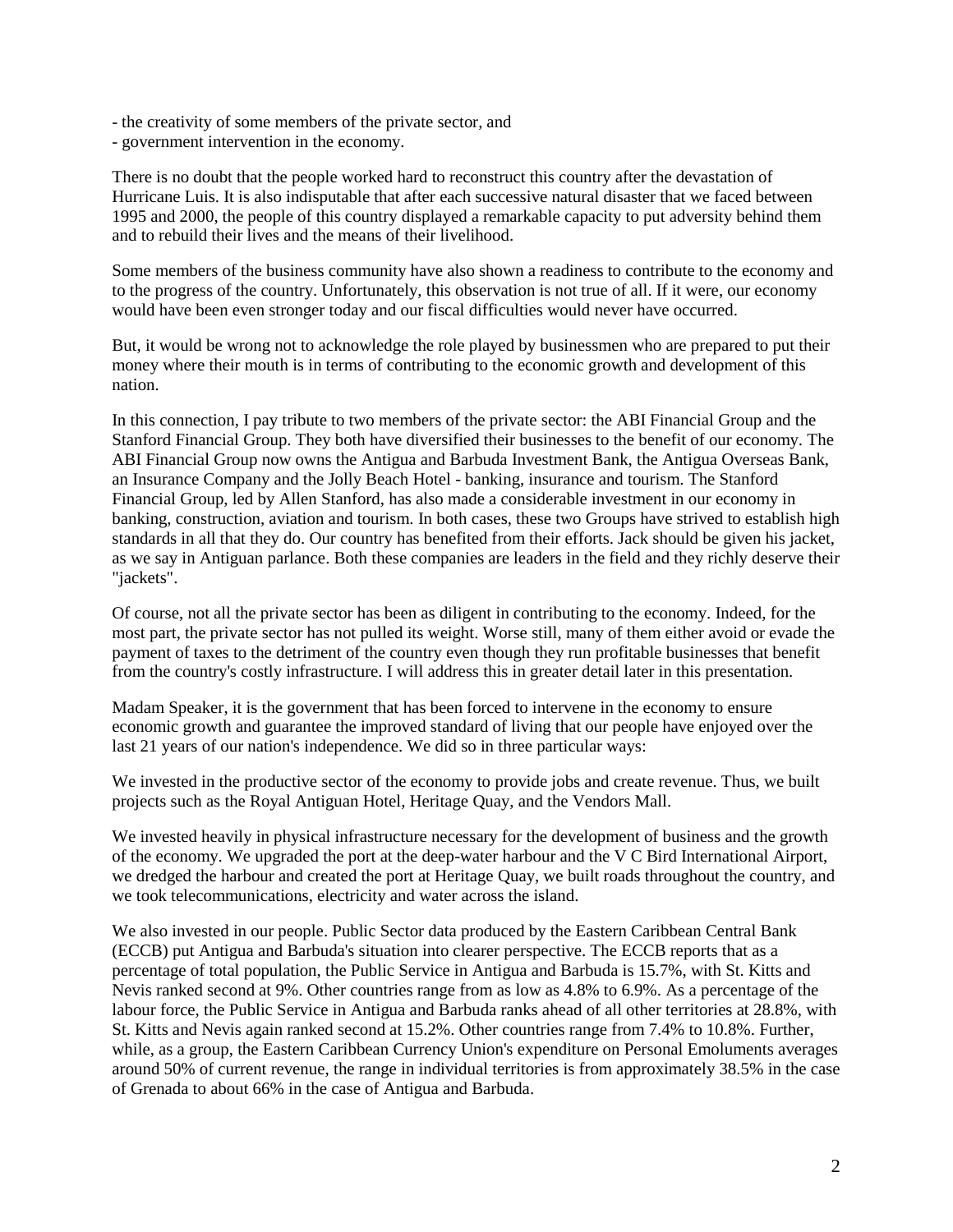Madam Speaker, while the private sector laid-off people after each of the hurricanes we experienced from 1995 to 2000, the government increased its employment. Had we not done so, the numbers of our unemployed would have risen, and so too the numbers of our poor. With unemployment and poverty would have come an increase in crime, school truancy and under performance in schools by students whose families could not afford to feed them properly. We might well have seen an increase in HIV/Aids since the purchase of condoms is hardly likely to be a priority of the unemployed man's spending.

After the atrocities of September 11th, the private sector again laid-off workers forcing government to defer a planned reduction in the public service. In light of an increase in unemployment caused by layoffs in the private sector, it would have been an irresponsible government that added to the numbers.

Madam Speaker, it cannot be overstated that the economic success that Antigua and Barbuda has enjoyed over the past 21 years of independence is a direct result of the government's strategic interventions in the country's economy. In the absence of a dynamic private sector, the government has had to assume the role of leading entrepreneur and main employer. This policy has had its detractors, but there is no doubt that individuals and businesses alike have benefited from this policy, as Antigua and Barbuda continued to register positive growth in its GDP year after year. However, this policy has come at a high cost, the most obvious being the country's debt burden and its high public sector wage bill.

This situation has occasioned the criticism of the International Monetary Fund and the World Bank who are rightly concerned that debt should be decreased and the fiscal difficulties resolved. But what was the alternative? Had the government not intervened positively in the economy, would we have had unbroken economic growth? Would our business community be able to function in a stable environment? Would our people have enjoyed the standard of living that they do? We all know the answer to these rhetorical questions, Madam Speaker.

It is instructive that just last week Mr Ian Bennett, the Executive Director for Canada and the Caribbean on the Board of the IMF, told an Executive Board meeting in Washington the following:

"The combined impact of lower revenues, the increased demand on the social safety net and the need to make significant investments to reconstruct the infrastructure as a result of the weather-related shocks has resulted in a serious fiscal imbalance, and a large accumulation of debt. It is worth noting, however, that despite the overall increase in the debt, the government did manage to bring down arrears significantly from US\$457 million in 1991 to US\$120 million by 2000".

Madam Speaker, that is a reduction in arrears of US\$337 million - pretty impressive by any standard. We have maintained a reputation as a country that does not renege on its debt obligations.

#### **Need for the Business Community to Contribute**

Madam Speaker, my government does not enjoy the criticism of the International Monetary Fund and the World Bank. We would welcome their approval of our country's performance and our policies. But, to get such approval, the government needs either to drastically slash its expenditure or dramatically increase its revenue.

The reality is that while we can slash expenditure, the main way in which to do this would be to send our public servants to join the unemployed and to increase the pockets of poverty in our country. Such largescale and unscheduled retrenchment cannot be the way to go. While the government will retrench, we want to do so in a phased and scheduled way that allows pubic servants either to go into small businesses on their own or to find employment in the private sector. This is the method by which we intend to address retrenchment.

In this connection, Madam Speaker, the government is promoting the establishment of call centres. Already 284 people have been employed by one of them and another 248 will be employed by the end of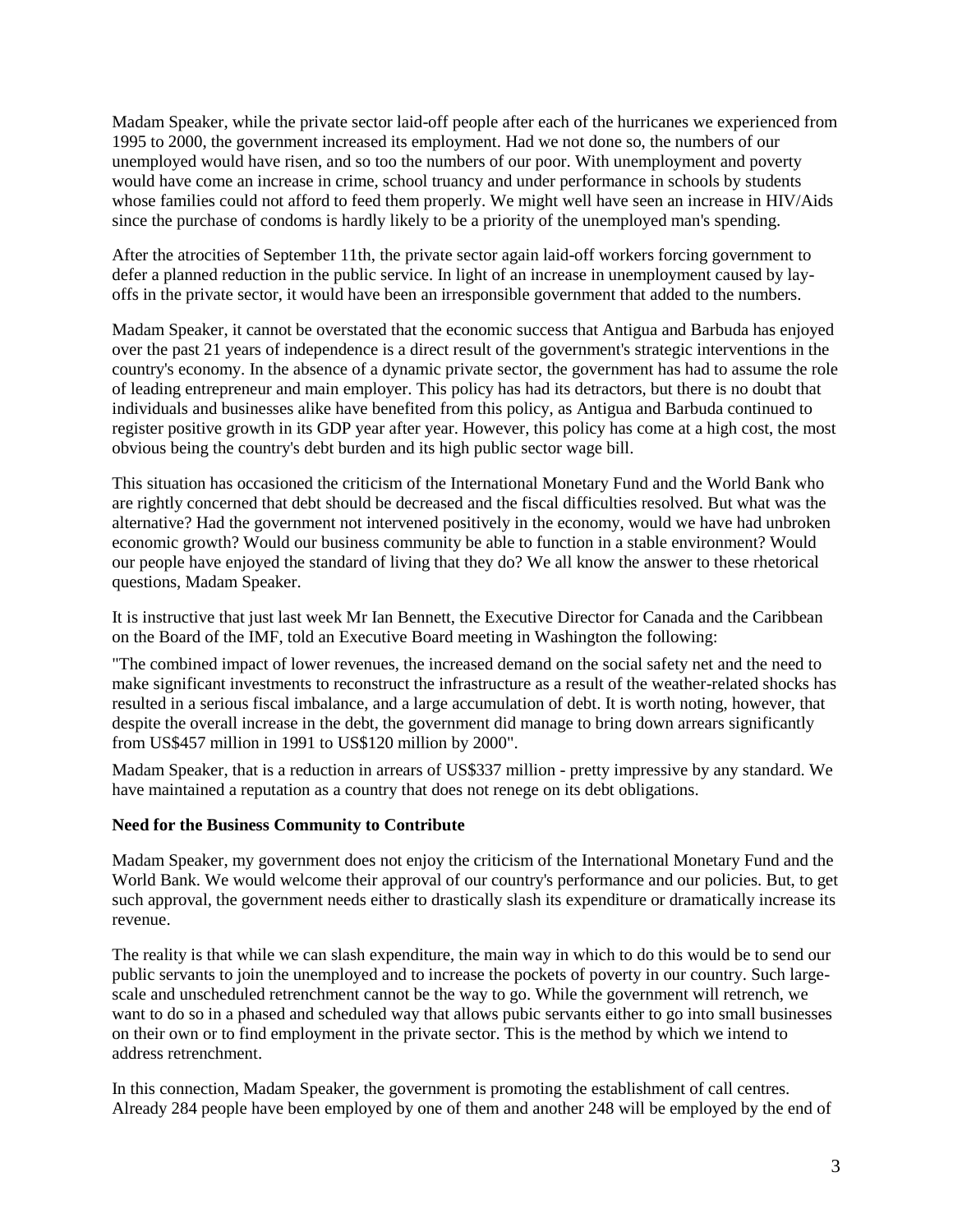this month. A second call centre is expected to start in April. These call centres provide the opportunity for the government to pursue an Alternative Employment Programme for government employees. Therefore, government employees will be encouraged to take up employment in the call centres, where the wage structure will be better. This will have the effect of reducing the size and payroll of the government service while ensuring that people are maintained in work.

But, Madam Speaker, a more effective way of dealing with the fiscal difficulties is to increase government's revenue.

The money that our country needs is already in the system. If the bulk of the business community would pay the taxes that are legitimately due to the State, the government would solve its present fiscal difficulties virtually overnight.

For example, Madam Speaker, in fiscal year 2001 there were 491 companies registered with the Inland Revenue Division. Of that number 330, or in excess of two-thirds with an annual turn over of \$695 Million, did not pay any corporate tax whatever. This point is worthy of repetition: 330 companies with a turnover of \$695 Million did not pay one cent in taxes.

Then, Madam Speaker, of the remaining 161 companies, 16 of them accounted for 80% of total taxes on companies of \$42.9 million. This too is worth repeating: Sixteen of 491 companies paid 80% of the corporate tax collected.

Just as startlingly, Madam Speaker, of the 491 registered companies, 43 alone are responsible for arrears amounting to \$93.1 million.

Clearly, Madam Speaker, this cannot be right. But what is even more wrong is that there are more than 4,000 businesses, other than the 491 companies I have just identified, most of which also do not pay a cent in taxes. Many of these businesses are sole traders, partnerships and professional organisations such as lawyers' chambers and doctors' offices.

It is obvious that the tax laws of this country are being flouted - and being flouted with impunity. The result has been an uneven distribution of the tax burden even though all benefit from the spending of tax dollars.

Madam Speaker, this state of affairs cannot, indeed must not, be allowed to continue.

The vast majority of the people of this country - including our public servants - must not be asked to sacrifice, to be laid-off, to endure suffering while some members of the business community simply refuse to pay legitimately owed taxes or find creative accounting ways to avoid paying them.

It is time, Madam Speaker, for those delinquent members of the business community to pay what is due, or the government will prosecute them. This is no idle threat, Madam Speaker. The patience of both the government and the people of this nation have been sorely tried. We are now resolved to act. The Commissioner of Inland Revenue will pursue tax avoiders and evaders, all the way to the High Court if necessary. In this connection, I recall a tax case heard by the High Court last year in which the Court found in favour of the government and ordered Texaco West Indies Limited to pay Withholding taxes assessed on fees paid to an offshore affiliate company. The government is confident, that as it seeks recourse through the Courts on such matters, more often than not, it shall prevail.

#### **"Reunion 21" - Time to reunite in Partnership**

Madam Speaker, our country will celebrate its 21st Anniversary of Independence under the theme, "Reunion 21".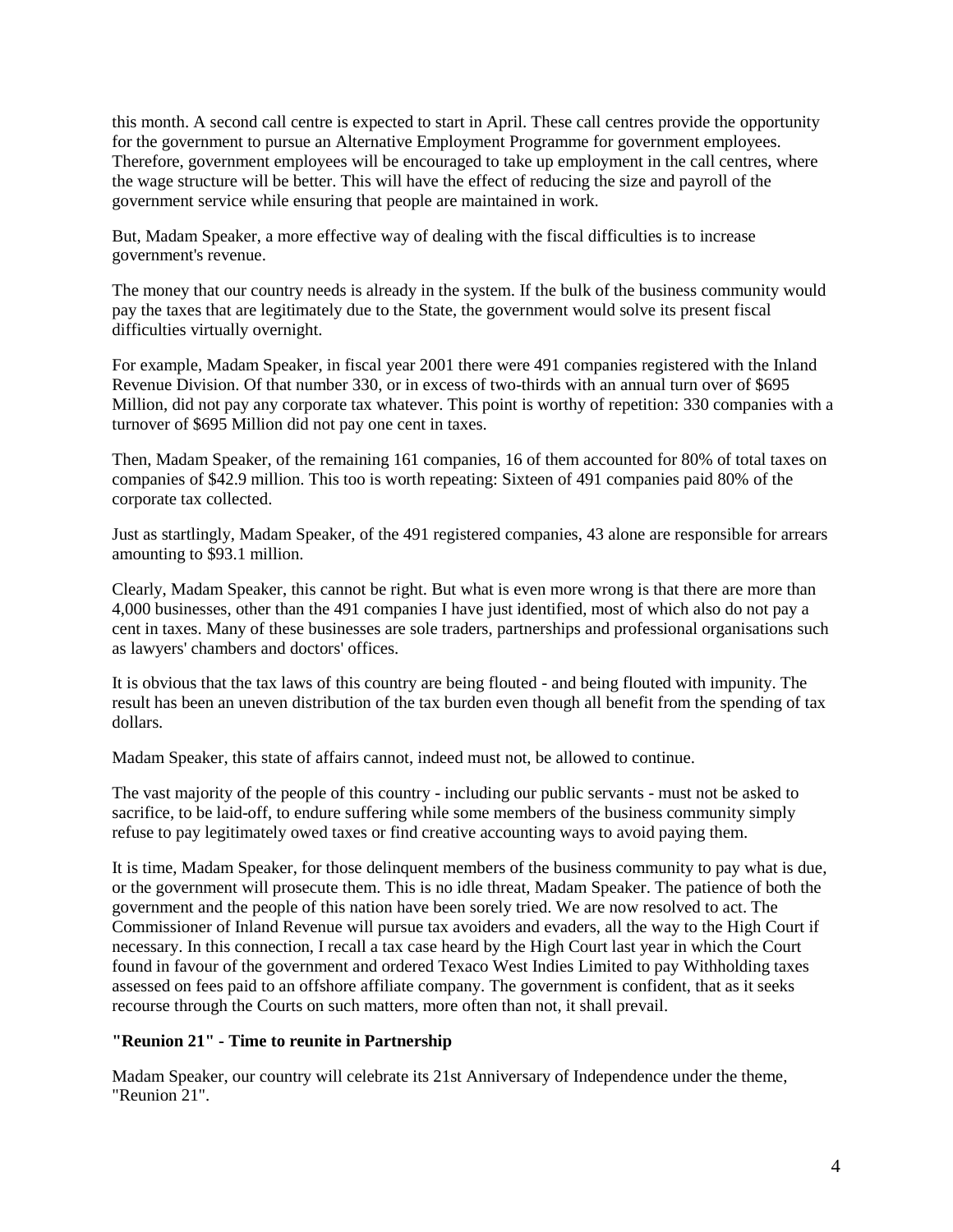An anniversary is usually a time to renew past pledges and to make new resolutions for the future. As our nation reaches that formal age of maturity we have reached the time when, as one people, we should renew our pledge of unity; we should reunite behind the principles we vowed to uphold twenty-one years ago. Among those pledges were to keep this nation strong and secure, never to let it slide again into the clutches of those who would colonise us, always to provide for our people, never to mortgage our sovereignty, and, forever, to be masters of our own destiny.

Madam Speaker, Antigua and Barbuda could be a profitable and prosperous entity for all its shareholders - the people who live and work within it. It can provide healthy dividends for all. But first, each of us must invest in her by paying our taxes and by pulling our weight.

## **An Unhelpful Global Environment**

Madam Speaker, the importance of investing in ourselves is underscored by the unhelpfulness of the global environment in which we live.

Prior to September 11th, the global economic outlook was one of moderate expansion in the developed world. However, after September 11th, the US slipped into recession and the depth and duration of the downturn in the economy increased sharply. The Japanese economy, which was already in difficulty, also suffered a significant setback because of its dependence on the expansion of the US economy. Europe also experienced a decline in its exports as the US pulled itself inward and bought less from its European allies. The result was a contraction of economic activity in all the regions of the world, particularly those that consist of small and vulnerable states such as ours.

All of this led to disastrous effects upon our economy that should be unquestioned. The main engine of economic activity - tourism - contracted with damaging consequences for other sectors of the economy.

The events of September 11, 2001 affected economic output significantly in the second half of 2001. Prior to the World Trade Centre disaster, our economy was projected to grow by 2.32%. The Eastern Caribbean Central Bank (ECCB) has since revised that growth projection to approximately 2.%.

The second half of 2001 registered a sharp decline of 9.38% in land based tourist arrivals compared to the same period last year. For the entire year there was an overall decline of 6.62% compared to last year.

With respect to Cruise Passenger arrivals, latest data indicate that there was a sharp falloff of 18.49% in the second half of 2001 and a total annual decline for the year of 4.19%.

The volume of goods passing through the Deepwater Harbour also registered a decline of 5.73% in the second half of 2001 and an overall decline of 4.93% for the entire year. In this regard, 255,530 tonnes of goods entered the Deepwater Harbour in 2001 compared to 268,773 tonnes in 2000.

Other major sectors recorded only moderate economic growth. The Transportation Sector was adversely affected by a fall-off in the number of charter flights from Europe, as well as an overall decline in passenger arrivals from the USA. This sector grew by 0.22%.

The Banking and Insurance Sector is estimated to have grown by 1.85% in 2001, a revision from 2% estimated prior to the events of September 11th.

Only construction continued to show steady growth in 2001, expanding by 4%. This increase was attributable mainly to continued work on the government and fisheries complexes and the building of private homes by Antiguans and Barbudans.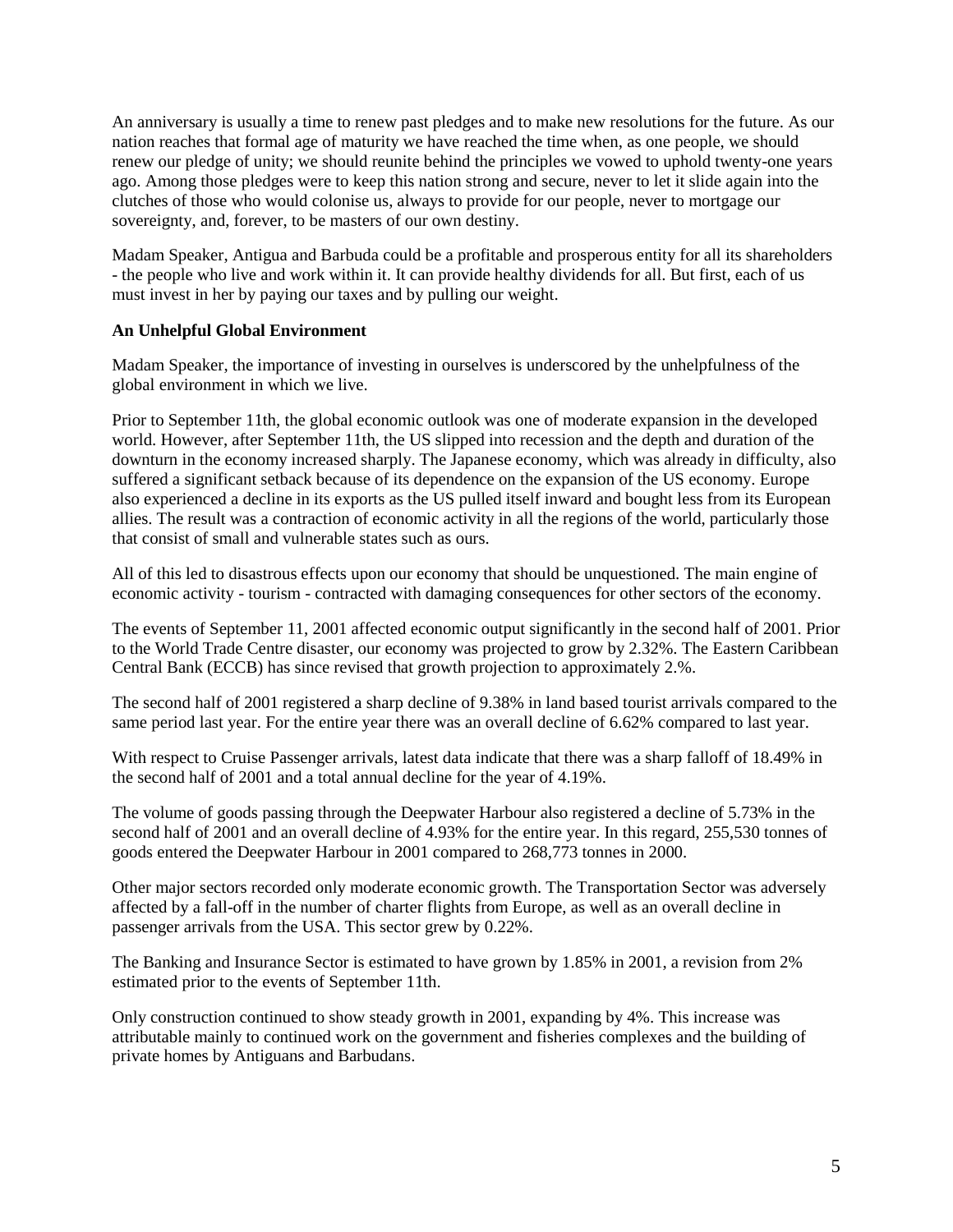Despite the significant shortfalls I just identified, no country or international financial institution came to our assistance. They continued to apply their ordinary funding criteria even in the most extraordinary circumstances.

Hence, when the World Bank was formulating a package of emergency assistance to alleviate the suffering of vulnerable CARICOM economies, made even more vulnerable in the wake of September 11th, Antigua and Barbuda was classified ineligible because of the relatively high wages and salaries paid to our people, and because the multilateral financial institutions disapprove of the size of our public service.

These developments, Madam Speaker, should make it clear and pellucid to us that unity as a people, and the resolve to be self-reliant by each of us paying our way, are not only desirable but critical if we, as a nation, are to realize our full developmental potential.

## **Overcoming Obstacles**

Madam Speaker, we are indeed a small country, but as Janil Williams showed us, size need not be an obstacle to scaling the heights of greatness. Stamina, strength of character, proper planning and preparation, and an unwillingness to concede victory catapulted Janil Williams to first place in the Junior Pan American Games that took place in Argentina last year.

What makes this achievement so amazing, apart from Janil's tender age and slender frame, is the fact that while she did not have the high-quality facilities and frequency of competition that athletes from larger countries of the Americas enjoyed, she practiced and prepared using meagre facilities - and triumphed. This indicates to us, Madam Speaker, that the will to win is the most potent ingredient in any successful campaign, be it athletic or economic. In this regard, Janil Williams has confirmed to us, as have Cultural Ambassadors Leston Jacobs (Young Destroyer), Kareta Farrell (Lady Challenger) and Kimberley King (Little Kimmey), that if we as a country clearly articulate our goals, devise the means through which we can achieve these goals, and muster the courage and the discipline that are necessary to stay the course, Antigua and Barbuda will negotiate successfully its current challenges.

# **Addressing the Difficulties**

Madam Speaker, I now wish to focus on the ways in which this Budget will address the difficulties that we currently face.

At the outset, let me say that the Budget is a realistic appraisal of our situation, including the need to maintain a high-level of employment in the country in everyone's economic and social interest.

# **A Programme of Adjustment**

Antigua and Barbuda has been in adjustment mode since January 2001 when a number of expenditure control measures were introduced, including a freeze on employment and a cap on salaries and wages. Negotiations with the Antigua Trades and Labour Union ensued, culminating in the signing of a Memorandum of Understanding (MOU) in June 2001. The MOU encapsulated a range of fiscal stabilization and adjustment measures, chief amongst them being a wage and salary reduction initiative in respect of Non-established workers and Ministers of Government.

These adjustment efforts were Antigua and Barbuda's response to the prevailing state of fiscal imbalance. It was recognized that a significant cause of the fiscal imbalance was the burdensome size of the public sector. There was some degree of frustration by regional and international institutions when the main stabilization feature of the MOU, the salary and wage reduction, was put on hold because the private sector, particularly some of the hotels laid-off workers. The Government continued to work with the ECCB and the Caribbean Development Bank (CDB) to formulate a comprehensive Structural Adjustment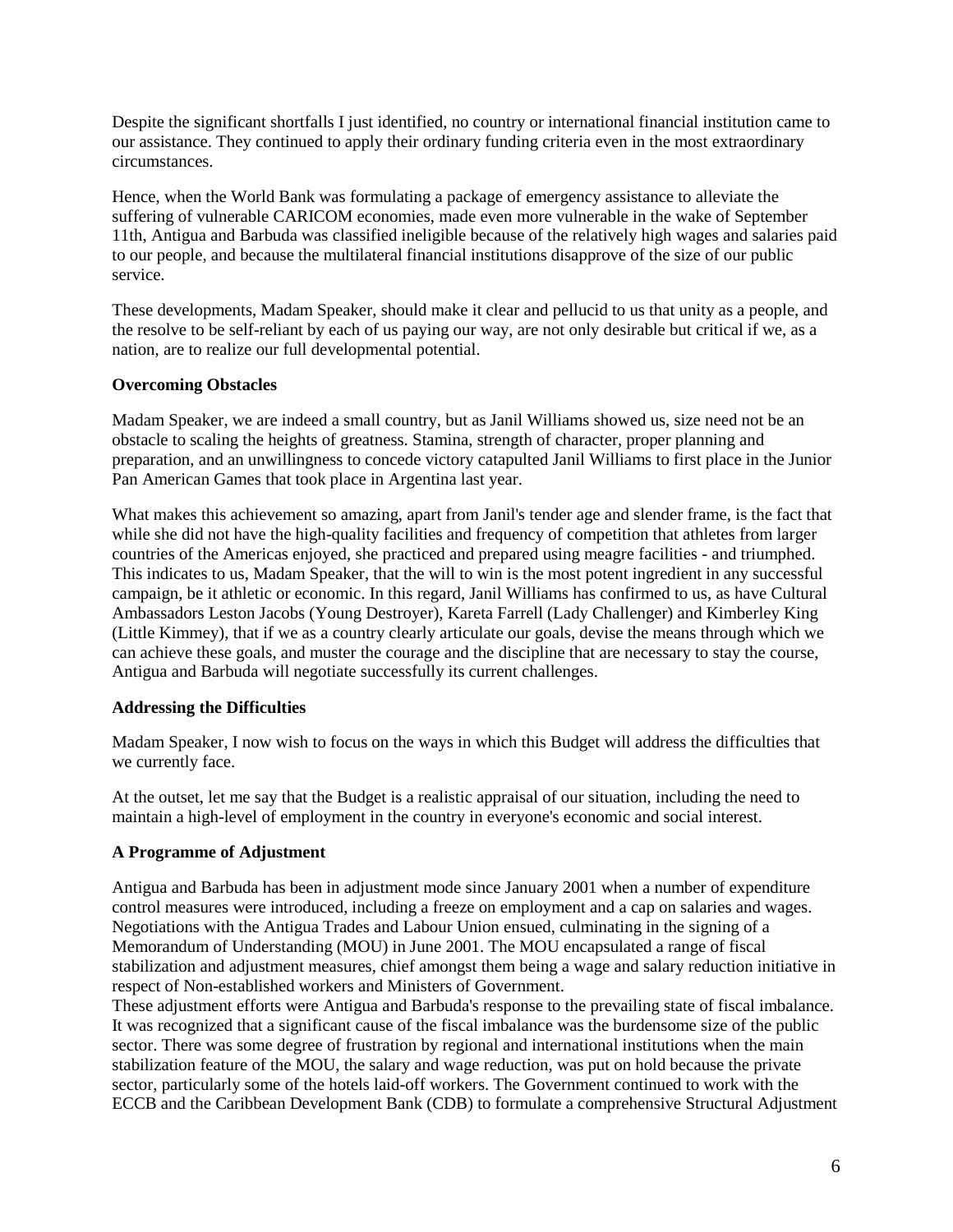Programme for the Country. In this regard, ECCB, CDB and Finance Ministry officials recently presented to Cabinet, an Adjustment Scenario in which Central Government debt would be reduced to 60% of GDP by 2005 and debt servicing to 15% of current revenue by 2008. The Adjustment Scenario also proposes that personal emoluments be reduced over time from approximately 70% of current revenue in 2001 to 50%, and that the ratio of goods and services to current revenue be contained at 14%. The document further outlines a number of initiatives and possible policies that would enable the proposed targets to be achieved.

The Government is committed to these adjustment measures and we will work closely with the ECCB and the CDB to implement them.

## **Managing Debt**

Madam Speaker, I wish now to turn our attention to Antigua and Barbuda's debt situation. One of the strategies that government will continue to pursue in its efforts to restore fiscal balance is that of debt rescheduling. In 2001 the government was able to restructure a portion of its outstanding arrears and make current payments even in the face of declining revenue. In this regard, the government rescheduled EC\$6.9m in arrears with the Kuwait Fund for Economic Development and EC\$1.6m with The Peoples Republic of China. As a result of these efforts, the public debt provisions for fiscal year 2002 have been estimated at \$139,136,751 representing 22.8% of the budgeted current expenditure, an improvement over last year's 23.24%.

Given the impact of debt on Government's cash flow position and in light of prevailing market conditions, debt management in Antigua and Barbuda is a matter of critical concern. The Government will therefore seek to employ Best Practices in Debt Management with the major objectives being to keep debt servicing costs as low and as manageable as possible.

#### **Improving Revenue Performance and Administration**

Madam Speaker, Customs and Excise and Inland Revenue account for more than of 90% of recurrent revenue.

In fiscal year 2001, the Customs and Excise Division registered a 9.8% increase in revenue collection over the year 2000 even though there was an overall decline in certain yields such as Import Duties and Embarkation Tax in the wake of September 11th.

With respect to the Inland Revenue Division, collections in 2001 recorded an increase of 12.61% over 2000 and in absolute terms represent the best effort over the preceding 5 years. Again, however, because of the effects of September 11th, there were declines in the important revenue streams of Hotel Guest Levy, Hotel Tax, and Travel Tax.

The overall improved revenue yields in respect of both the Customs and Excise and the Inland Revenue Divisions were due in part to the introduction in 2001 of a number of new or enhanced revenue measures. New Property Tax legislation was enacted to assess property values more equitably and rationally along with legislation to give effect to other measures such as the 2% Tax on Gross Income of Unincorporated Businesses, Tax on Gross Income of Offshore Banks, Tax on net win of Offshore Gaming Companies and Throughput Levy on Fuel Products. Also contributing to the improved effort was an enhanced capacity within the Inland Revenue Division to audit the returns of businesses and to detect instances of tax evasion and avoidance. This has also strengthened the position of the Government with respect to the assessment and collection of arrears.

#### **Tax Relief**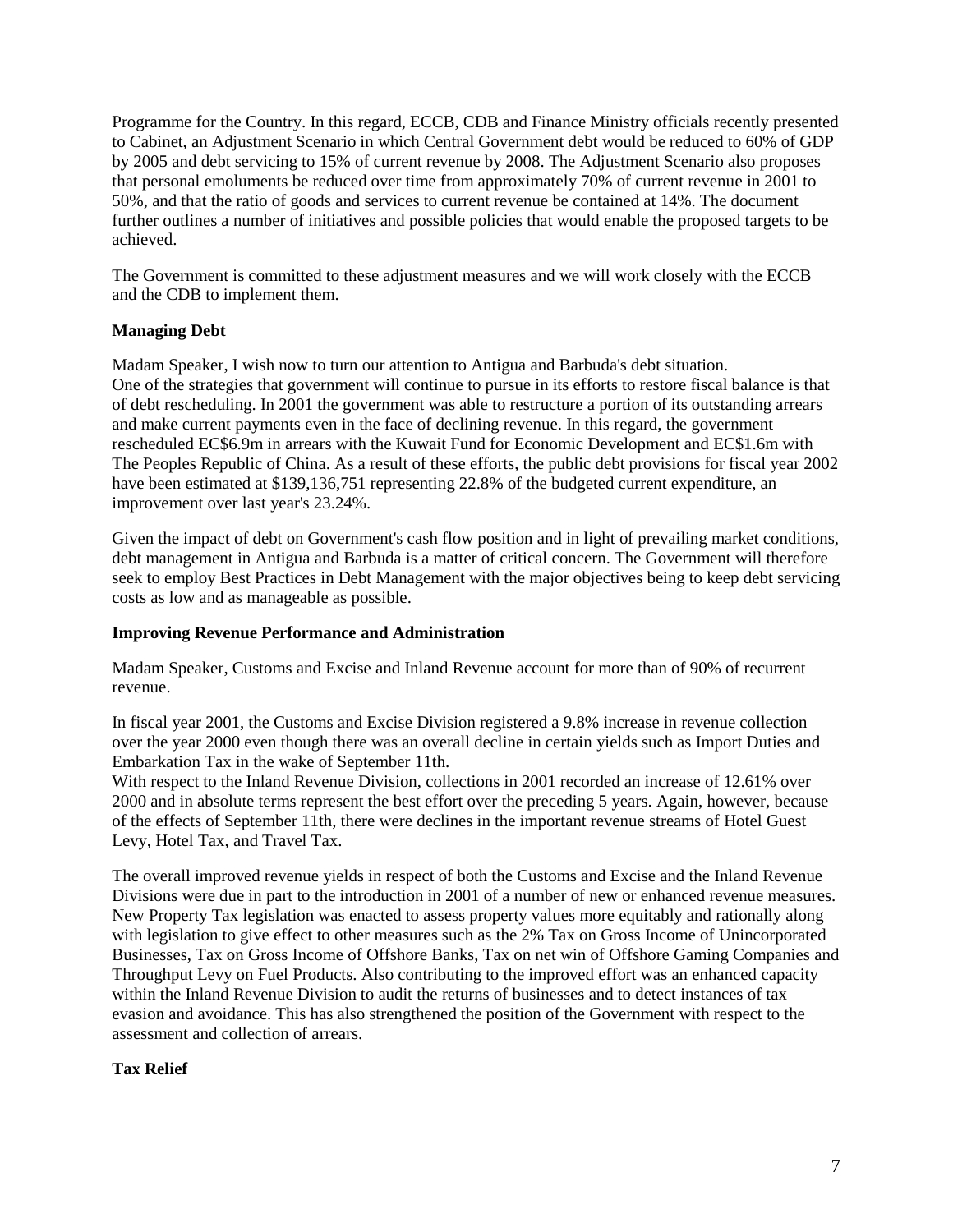Madam Speaker, as I said earlier in this presentation, cutting government expenditure is necessary and we shall do so in a number of ways. One of them is by reducing the number and amount of tax concessions that the government gives. While we will continue to give such concessions to the productive sector particularly the tourism, agriculture and information technology areas, we will drastically slash them for other areas.

But cutting government expenses is not enough. We must also take concrete steps to increase revenue by collecting taxes that are not being paid.

In this regard we have given careful thought to how we can encourage the business community to pay their taxes. We want a genuine partnership with the business community not an adversarial relationship. In this connection, the government will lower the rate of corporate tax from 40% to 35%.

This gesture is designed to give some measure of relief to the few companies that have borne faithfully the brunt of the corporate tax burden. It is also meant to encourage payment by those that have continuously evaded and avoided their tax obligations.

The government shall also reduce the rate of Withholding Tax from 40% to 25% and shall be looking at ways to simplify the rules governing how depreciation is calculated for tax purposes, amongst others.

Having extended the hand of cooperation in this way, my government hopes that there will be an equal response from the business community who must realise that the country needs everyone to play their part if it is to continue to provide a good living for all.

To help ensure a more equitable distribution of the tax burden, the government will introduce a Minimum Alternate Tax (MAT). This regime will be designed to draw into the tax net those businesses that pay no taxes currently, mostly by virtue of their accounting methods. Under a MAT arrangement companies would be required to pay the normally assessed corporate tax, or the 2% on gross turnover, whichever is the higher.

It is common knowledge, Madam Speaker, that most of the companies in the Antigua and Barbuda are closely held and that a substantial portion of their total income is ploughed back into the owners' and shareholders' pockets in the form of directors' fees, interest on shareholders' loans and rent, all of which are tax deductible expenses. Further, in the absence of any personal income tax, huge amounts go out of the tax net every year in the form of salaries to owners, directors, shareholders and employees who are relatives of the owners.

These companies must now play their full part, and we must bring to an end the situation in which 16 companies pay 80% of the corporate taxes collected, while 330 companies with a total turnover of \$695 Million pay nothing at all. I am sure, Madam Speaker, that all the peoples' representatives in this Honourable House will agree that this is not only fair, it is also just.

#### **Health and Education get Lion's Share of Expenditure**

Under the Programme Budgeting system that we have adopted, twenty-three ministries and nonministerial departments shall be responsible for the execution of thirty-eight programmes at a cost of \$599,224,038.00. The profile of expenditure for fiscal year 2002, is consistent with that of prior years, and reflects the "people-centred" approach to governance adopted by successive Labour Party administrations.

I expect that in their contribution to the Budget debate in this Honourable House, each Minister will explain his Ministry's policies and work programme, and identify the benefits for the nation as a whole.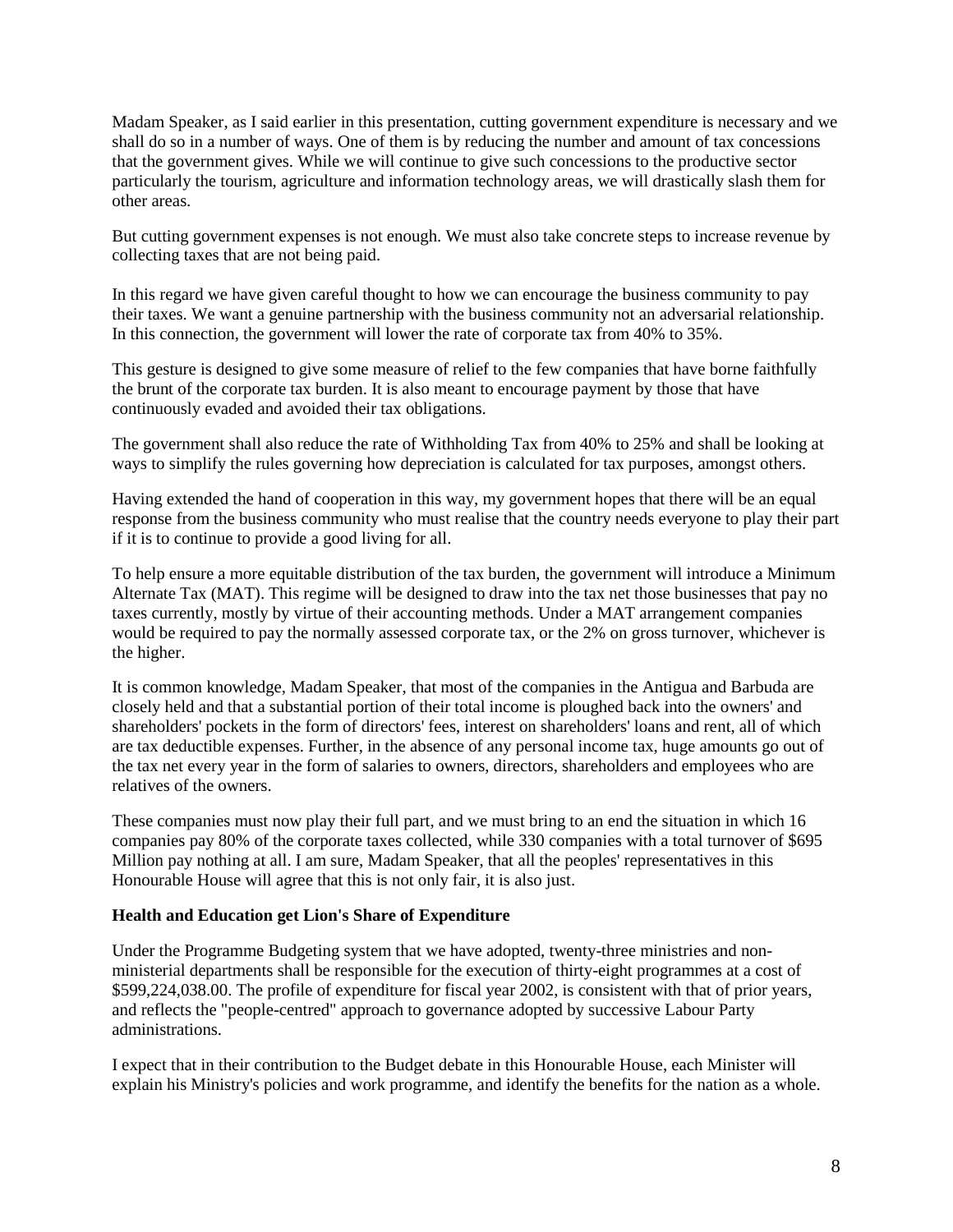I would simply like to comment on the government programmes on which the lion's share of the expenditure will be devoted.

The Ministries of Health and Social Improvement and Education, Culture and Technology, together account for 23.49% or nearly one quarter of total expenditure.

The Ministry of Health gets the largest single portion of the Budget with 11.83%, underscoring my government's determination to provide medical attention for the old and the very young who are the two groups most vulnerable to illnesses. It also emphasises the attention my government is giving to curbing HIV/Aids in our society.

We had our first recorded case of HIV/Aids in 1985. Since then the number of infected persons has grown though at a somewhat lower rate than the general pattern in the Caribbean. We take no comfort from a lower rate however. Our objective is to control this dreaded disease and work feverishly toward its complete elimination from within our borders.

Education gets the second largest portion of the budget with 11.66%. Again, this reflects my government's resolve to train and educate the young people of our country to a standard that allows them to compete with the best in the world in a variety of fields, including information technology. We intend to boost the quality of our human resources and broaden our economic base. Education has liberated our people from menial tasks and manual labour. My government will continue to invest in education as a means of catapulting our children to the highest levels of achievement in the business and professional world. Money will be spent on enhancing the delivery of teaching services and improving the effectiveness of student learning.

Although it is not reflected in this Budget, I also wish to announce that the government will enter into an arrangement with contractors to start the construction of two new schools this year to mark the 21st Anniversary of our country's independence. The schools will be constructed on an arrangement that will allow the government to operate the schools and to pay for their construction over a period of time.

Madam Speaker, the Ministry of Public Works, which is largely responsible for the execution of Community Development projects, and the activities of the Ministry of Labour, Cooperatives and Public Safety, along with Education and Health, account for more than 43% of total recurrent expenditure. It is worth noting, Madam Speaker, that in the case of the Ministry of Labour, Cooperative and Public Safety, 60.39% of its allocation is devoted to fighting crime with the major portion going to the Police for the provision of more equipment and training.

In other words, Madam Speaker, more than 43% of budgeted recurrent expenditure is allocated to Ministries whose functions affect directly the welfare and well being of Antiguans and Barbudans.

When recurrent expenditure is disaggregated by programme, Madam Speaker, Health and Education attract 22% of recurrent expenditure; and if Community Development is also considered, these three areas account for just below 25% of recurrent expenditure. When other programmes that have a direct bearing on the lives of citizens and residents, such as Security and Civil Rights, Transportation and so on are taken into account, our people will benefit directly from 43% of total allocations.

Clearly, Madam Speaker, the government has embraced the concept of development in its broadest terms. We are not concerned simply with the rate of economic growth; we are deeply concerned about the progress of human development. Hence, development in our twin-island state has been people-driven. It is no accident therefore, that a significant portion of expenditure has been allocated to programmes that are specifically formulated to maintain and improve the quality of our lives.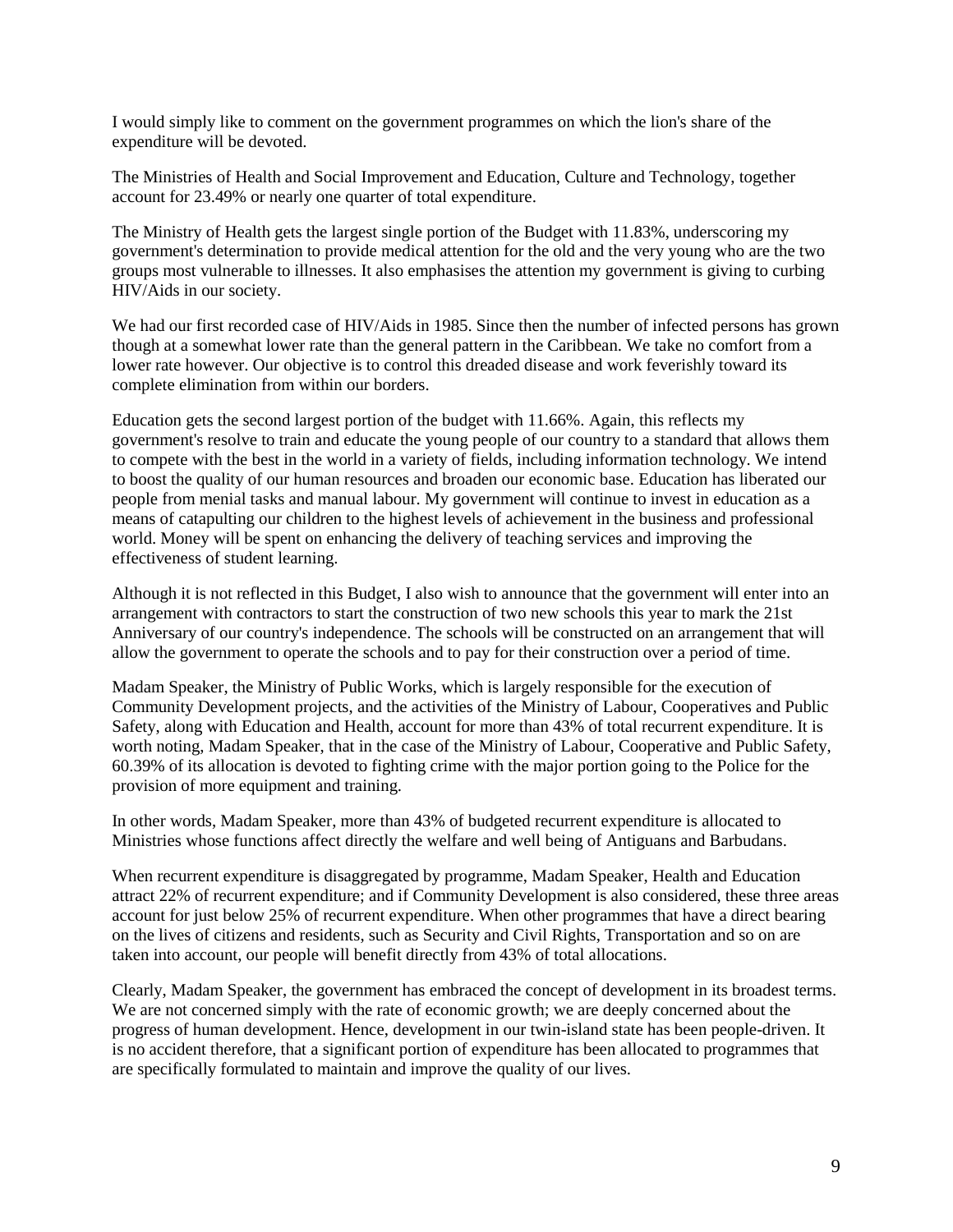Long before the 64th Meeting of the IMF/World Bank Development Committee in Ottawa last November, we as a Labour Party government were aware that it was "…not sufficient to focus solely on macroeconomic policy, nor only on the structural issues that are normally the domain of finance ministers". The government is keenly aware however, that the fiscal formula must be right. That is why, long before the Development Committee said it, we have been combining market-based economic policies with the political and social imperatives that are critical for ensuring poverty-reducing growth and an improved quality of life.

Madam Speaker, I draw this Honourable House's attention to the fact that the detailed estimates for each Ministry and Department under every Head of Expenditure is appended to the text of the Statement as Appendix 1.

## **Development Expenditure**

Madam Speaker the expenditure for Capital Development 2002 is budgeted at \$206,553,244 an estimated \$30,000,000 increase over last year's allocation. The global economic downturn last year which worsened in the last quarter as a result of the events of September 11th, as well as domestic events, combined to limit the implementation of the government's capital programme. Thus, portions of this year's budget reflect a carry forward of development projects originally scheduled to be undertaken in 2001. This year's Capital Development Estimate includes a significant increase in the allocations to Reconstruction of Main Roads, Repairs and Maintenance of Roads and Drains, Rehabilitation of Sporting Complexes, and Upgrade of the V.C. Bird Airport.

The main sources of funds for Capital expenditure are the Kuwaiti Fund - \$17.5 million; and the Sale of Crown Lands - \$20 million. The Medical Benefits Scheme will also be funding significant capital expenditure specifically relating to the completion of the Mount St. John's Medical Centre.

Madam Speaker, the Mount St. John's Medical Centre now stands seventy percent complete. When construction is finished this year we will address the interior design, the equipment supply and installation, landscaping and staffing. Within a few months forty percent of government's operations will be housed in the new government office complex. However we will continue to renovate a number of government buildings vacated by these ministries. The attendant costs are provided for in the Development Estimate under the Activity Construction and Reconstruction of Government Buildings. The buildings in question are those that housed the Ministries of Justice and Legal Affairs, Tourism and Education. In fiscal year 2003 we intend to relocate other Ministries and departments into these refurbished buildings, at which time we would have housed sixty percent of Government operations in public buildings and realised a 65% savings from our investment.

Madam Speaker, Security has become the world's number one concern since September 11th. In this ever shrinking global village every nation has been called upon to strengthen its security regime. This particularly concerns us as a Tourism driven economy. We cannot afford to have security breeches that will in any way tarnish our reputation as a safe vacation destination. In response to this situation, this Budget features a prominent increase in expenditure with respect to security equipment at the ports of entry and improvements in the facilities and equipment used by our Police and Military forces. Included in the capital estimates are provisions for the construction of a new Police station in Barbuda and for repairs to the Warden's quarters.

In a few weeks we will host the regional training exercises for the military and paramilitary called "Tradewinds". As host there are certain facilities and equipment that we must provide in order for the participants to fully benefit from the sessions. In this connection, provisions have been made in this year's estimate.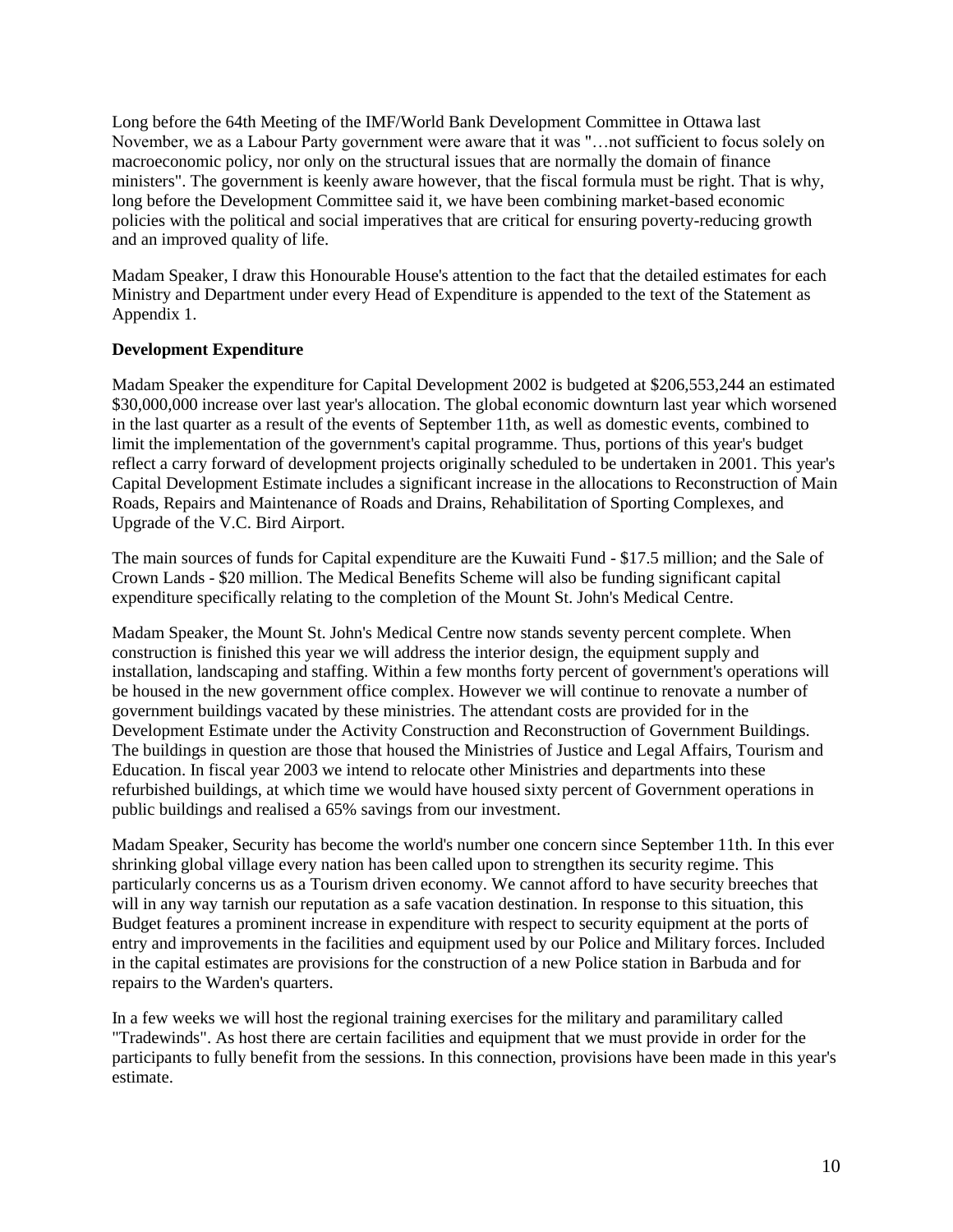Madam Speaker, our investment also includes logical improvements and capacity building in government operations. We are equipping the public service to perform at its optimal level of efficiency. This year we will continue our efforts to computerise government operations. By the middle of the year, we will have computerised the Customs Division and equipped it with the ASYCUDA system. During the course of the year Inland Revenue, Treasury and Finance Headquarters will be operating using Oracle applications as the reengineering of government operations gains momentum. In the next few months the Government Motor Pool will open with a mandate to provide effective transportation for government ministries at reduced cost. Our aim is to make government service the flagship of business activity in this country: efficient, effective and fast.

#### **Recurrent Estimates**

Madam Speaker, I now wish to highlight the salient features of this year's Recurrent Estimates.

The government anticipates that in fiscal year 2002, recurrent revenue amounting to \$571,561,672.00 will be collected. This is significantly above the \$503,109,112.00 that was budgeted for last year. I wish to emphasize however that this increase is not predicated upon the introduction of any new tax measure other than the MAT, which does not add to the tax regime, it simply arrests the incidence of noncompliance by many businesses.

What will account for the increase in recurrent revenue is government's decision to limit the number and amount of tax concessions. In this regard, a committee has been established to evaluate more carefully the merits of applications for tax concessions. This more rigorous system of assessment is expected to yield an additional \$50 million in revenue. This impact will be most evident in that category classified as Indirect Tax Revenue, which accounts for 66.90% of recurrent revenue in 2002. This category is comprised of Taxes on Trade and Transactions, which is budgeted to yield \$382,186,130.00 and of Licences and Service Fees.

The other major categories that account for the remainder of revenue are Direct Tax Revenue and Non Tax Revenue. Direct Tax Revenue accounts for 16.10% of recurrent revenue and is comprised of Taxes on Income and Taxes on Property, which are expected to yield \$80,475,010.00 and \$11,525,010.00 respectively. Worthy of note is the comparison between the amount approved for Taxes on Income for fiscal year 2001, \$62,200,010.00 and that being budgeted for 2002, \$80,475,010.00. There is a very simple explanation for this increase in anticipated revenue, Madam Speaker: the Inland Revenue Department will no longer budget for shortfalls resulting from tax evasion and avoidance.

Non Tax Revenue accounts for 16.65% of recurrent revenue and is derived from Income from Property and Rights, Licences and Service Fees and Commercial Operations. The most significant increase between the amount approved in 2001 and that budgeted for 2002 is evident in the sub-category Commercial Operations, and in particular Sale of Crown Land, which has moved from \$6,700,000.00 to \$17,600,000.00. This is to provide for the Initiative mentioned earlier in which government would make parcels of land available to public servants.

#### **Financing the Deficit**

In light of the foregoing, the question naturally arises as to how the recurrent deficit of \$27,662,366.00 will be financed.

We intend to do so from the sale of lands for five specific projects. These are:

- residential tourism,
- the continuation of the 'Land for Youth' programme,
- lands for nationals to build their own homes,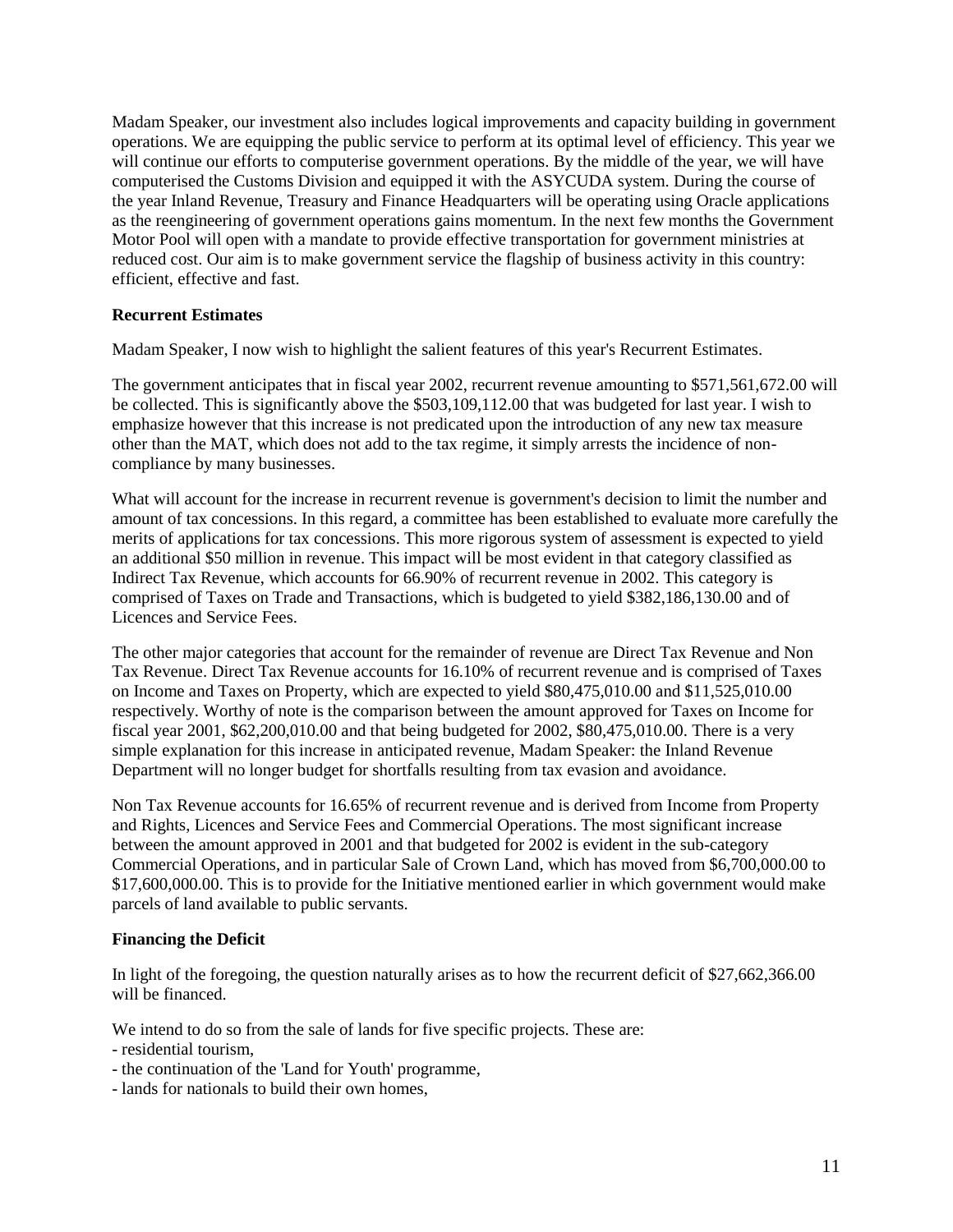- lands for Antiguans and Barbudans who live abroad and are choosing to retire at home, and - lands for public servants.

I will now explain each of these projects in greater detail. In the case of the residential tourism project, one of the lessons of September 11th is the need to diversify our tourism product. We cannot continue to rely on the chance that visitors will continue to come to our shores in the numbers required to sustain earnings to the economy.

Therefore, we have to adopt a strategy that has been employed successfully in The Bahamas, Barbados and Jamaica and which worked well in Montserrat until the eruption of the Soufriere Hills volcano. That strategy is to develop 'residential tourism'. Under this scheme, developers will be invited to develop 100 acres of land on which to build homes for people of high-worth from all over the world. These will be people who want a tropical home of their own to use primarily in the winter period, but also at various other times during the year.

This project would not only bring in immediate cash to the Treasury, it would also sustain the government's cash in-take year after year since the taxes on these properties would be quite sizeable. The additional benefits of the project would be the guaranteed presence of a number of high-worth persons throughout the year. They would employ people to provide various services to their homes, and they would add to the volume of goods purchased from the local business community.

The second land project is the continuation of the 'Land for Youth' scheme. My administration undertook to empower young people in our country. We started this project in 1999 and it has continued successfully since then. Today, more young people own land than at any other time in our nation's history. Ownership has given them a sense of deep involvement in our country and has heightened their interest in contributing to its continued prosperity. Thus, their ownership of land is not only meritorious in itself; it has the additional benefit of underscoring their patriotism.

The third scheme is to provide land for nationals to build their homes. Already both the Social Security Scheme and the Central Housing and Planning Authority have done much to help nationals to own their own homes. The various housing estates that have been built are impressive and speak to the pride that our people have always taken in their homes, their gardens and their communities. More lands will be made available to CHAPA for sale to nationals.

The fourth scheme involves the Antigua and Barbuda Diaspora - those Antiguans and Barbudans who left their native land in the 1950's and 1960's to work in the United Kingdom, the United States and Canada. Over the years, many of these people never turned their backs on their native country even though they adopted the citizenship of their second homes. They sent money home to look after relatives and to help in times of dire circumstances. Many of them have now reached retirement age, and they wish to spend their twilight years at home. The government intends to sell 100 acres of land to returning nationals. Apart from recognising the contribution that they made while they lived abroad, the sale of lands will again bring money into the Treasury and provide a continuous cash flow from property taxes. In addition, since these people will continue to receive their pensions from abroad, there will be a steady flow of foreign exchange into the economy.

The fifth and final scheme is dedicated to Pubic Servants. Parcels of land will be made available to public servants, including Nurses, Teachers, Police Officers and the wider Civil Service. This is not an entirely new idea, but we are introducing a novel element, which is to waive the requirement for any deposits up front. Instead, monthly deductions will be made from salaries and wages, similar to deductions made for car loans, to pay for the land. This situation would be a win-win situation for all concerned: public servants will be able to acquire land, while the government will be able to reduce its outlay for salaries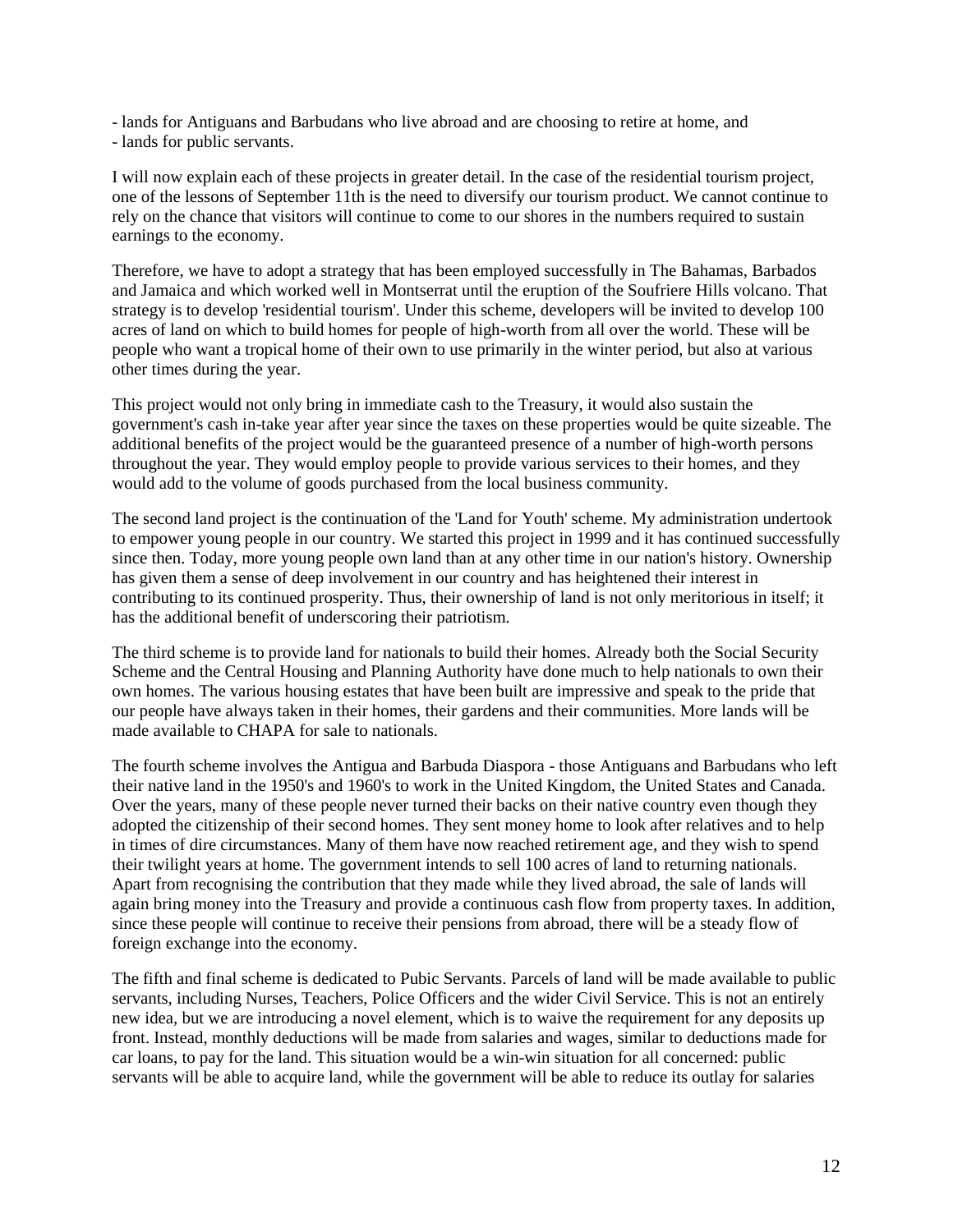and wages. We would all agree that this proposal is preferable to either retrenchment or an absolute reduction in salaries and wages.

While these five projects will take at least five years to be realised completely, government expects that the sale of lands this year will yield revenue to cover part of the deficit identified in this Budget. The balance will have to be covered, Madam Speaker, in the same way that all CARICOM governments are covering the shortfalls in their revenue this year - and that is by borrowing.

The shortfall in revenue to the whole of CARICOM as a result of the global recession and the effects of September 11th is estimated at US\$200 million. Every country will have to borrow. In our case, Madam Speaker, government will seek the best possible terms for any such borrowing in order to continue to keep debt servicing as low as and as manageable as possible.

## **A More Transparent Financial System**

Madam Speaker, in my last Budget Statement, I had indicated that the 2001 Budget would "set us on the road to a modern and transparent financial system and the restoration of fiscal balance…" We are indeed on that road, and although there is some distance yet to travel, we remain undeterred. With respect to the implementation of measures to ensure a more transparent financial system, programme budgeting was introduced last year. The 2001 Antigua and Barbuda Estimates of Revenue and Expenditure represented only the basic format and structural aspects of the initiative. This year, the Budget Office will focus on the Performance aspect of Programme Budgeting so as to measure the operations of ministries and departments against pre-determined, objective performance criteria.

With respect to transparency on a more global level and specifically with respect the government's accounts, it will be recalled that in the Throne Speech at the opening of this Parliament it was announced that audited accounts for the five years, 1990 to 1994 inclusive, will be laid in Parliament today, and the remaining years, including 2001, will be submitted no later than December this year.

Madam Speaker, the government has always contended that the delay in submitting these accounts was not an attempt to conceal information from the Public Accounts Committee. My administration has been very keen to make its operations completely transparent. For that reason, we secured the services of two top Treasury Consultants from India to computerise the system and bring the accounts up to date. Along with the staff of the Treasury, they have done so. I take this opportunity to pay tribute to the hard work of the Director of Audit and staff who have worked diligently to audit these accounts.

Now that the backlog has been cleared government accounts will be presented to this Honourable House in a timely manner, raising even further the level of transparency of government operations.

#### **Conclusion**

Madam Speaker, I would like to thank Senator Asot Michael and the team of devoted staff at both the senior and junior level in the Ministry of Finance and its departments who have all worked hard both to keep the government's finances viable and on the preparation of this Budget.

In this budget the government has found creative ways to meet the economic challenges of today, while keeping an eye on the future. We tackle debt and deficit, new global developments and requirements since September 11th, and the need for diversification in an increasingly competitive world market.

We also addressed the social issues - the everyday needs of our citizens for homes and hospitals, for infrastructure and protection from crime, for education and employment, and for community services and community empowerment.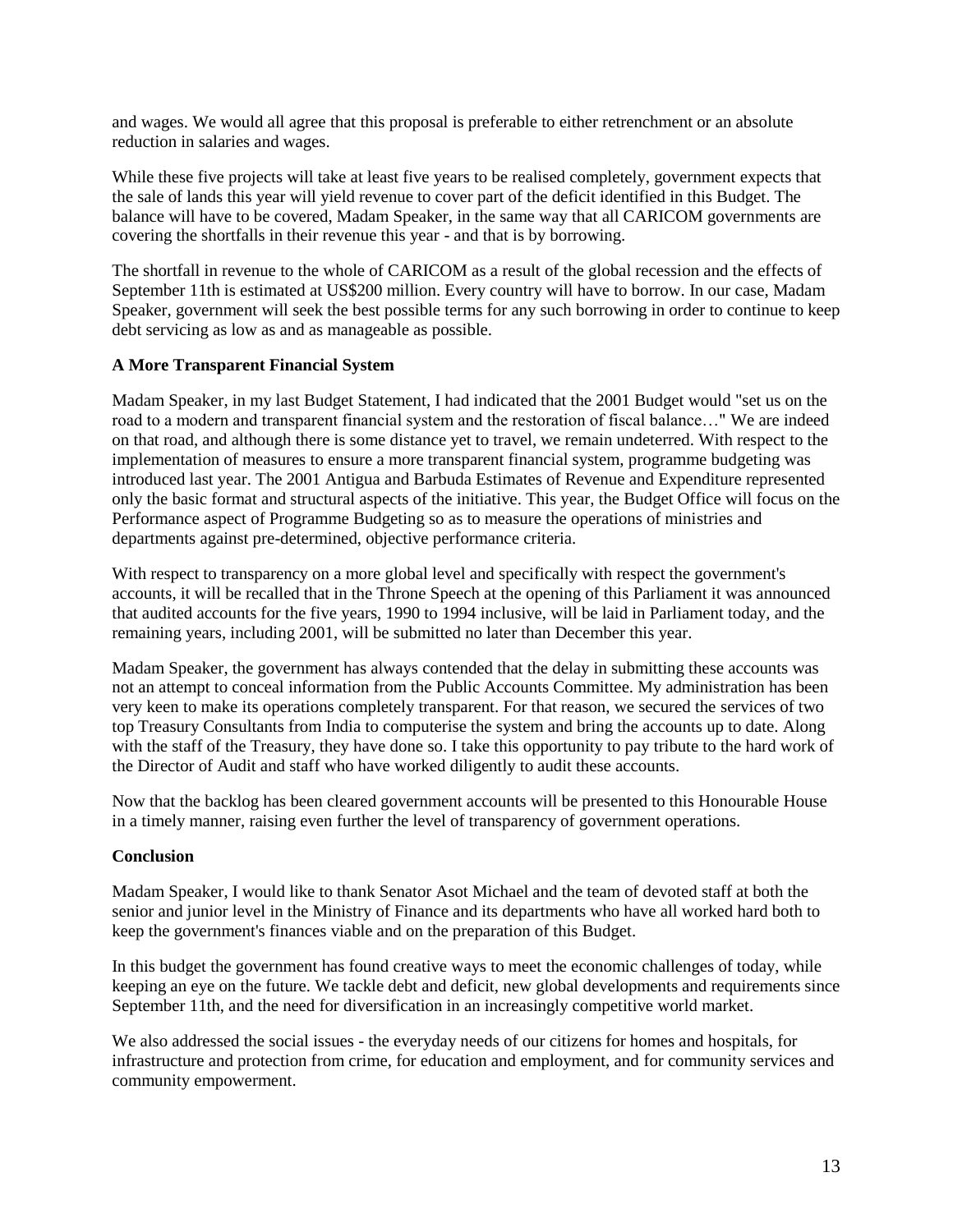Our country has made considerable strides over the past twenty-one years. They are strides of which we have a right to be proud.

The 21st Year of our anniversary of Independence is a time to consolidate our gains and invest in our future. This Budget sets our nation on that path, and I commend it to this Honourable House.

# **APPENDIX TO BUDGET STATEMENT**

## **HEADS OF EXPENDITURE**

## **E1 GOVERNOR GENERAL**

Head E1, Governor General, has an allocation of \$1,615,849 or 0.27% of the Estimated Recurrent Expenditure for 2002. This Head provides for the cost of administering the Office of the Governor General, in accordance with the Constitution of Antigua and Barbuda.

## **E2 LEGISLATURE**

Head E2, the Legislature has an allocation of \$2,092,967 or 0.35% of the 2002 Estimate of Recurrent Expenditure. The House of Representatives Head E2A has an allocation of \$1,659,339. E2B, the Senate, budgetary allocation reflects a slight decrease of \$52,110 over the 2001 Revised Estimates and a slight increase of \$20,000 over the Approved Estimates for 2001.

## **E3 CABINET**

The Cabinet, E3, has an allocation of \$3,801,057, or 0.63% of the 2002 Estimate of Recurrent Expenditure. This Head provides for the functions of the Cabinet Office, administered by the Cabinet Secretary. Those functions include those executed in accordance with such instructions as may be given by the Prime Minister for arranging the business of Cabinet and the keeping of Minutes of Cabinet Meetings. Under this Head of expenditure are included provisions for the payment of salaries and allowances to Ministers, Cabinet staff and Political Secretaries.

# **E4 JUDICIAL**

Head E4, Judicial, has an allocation of \$844,325 or 0.14% of Estimated Recurrent Expenditure and represents the contribution of Antigua and Barbuda to the operational expenses of the Eastern Caribbean Supreme Court.

# **E5 SERVICE COMMISSIONS**

This Head of expenditure provides for the financing of the office of the Public Service Commission (E5A), Police Service Commission (E5B), and the Public Service Board of Appeal and has been allocated \$445,677 or 0.07% of Budgeted Recurrent Expenditure for 2002. Allocations under the respective Subheads are as follows:

A. Public Service Commission \$242,094 B Police Service Commission \$ 82,707 D Public Service Board of Appeal \$120,876

# **TOTAL EXPENDITURE \$445,677**

#### **E6 AUDIT**

This Head has an allocation of \$1,064,696 or 0.18% of Estimated Recurrent Expenditure. The functions of the Audit Department are set out in Section 97 of the Constitution of Antigua and Barbuda. It gives the Director of Audit power to undertake or cause to be undertaken audits of the accounts and systems of Government departments, agencies and wholly owned corporations. The Director of Audit inspects all public accounts of revenue paid into and expenditure met from the Consolidated Fund and submits reports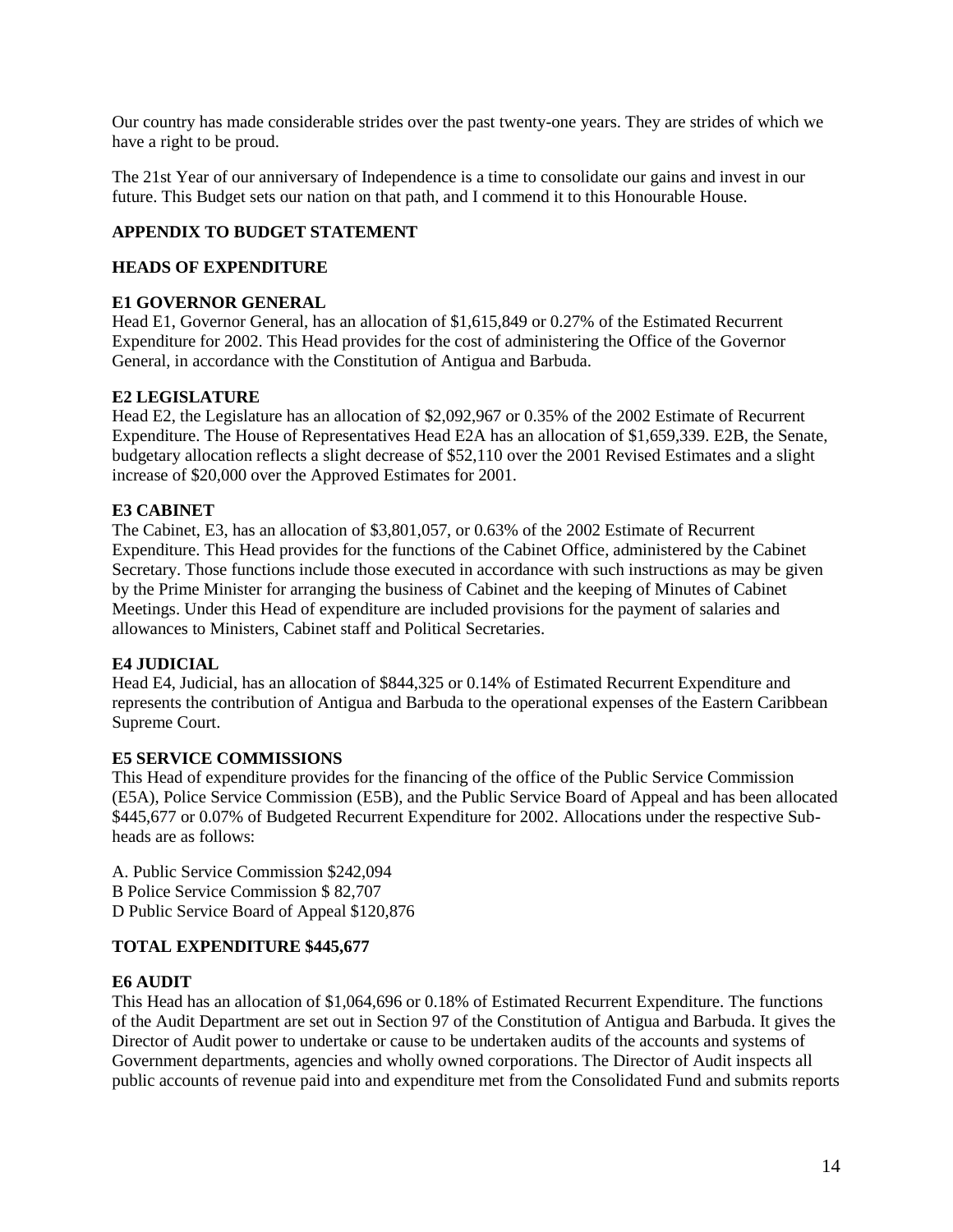on examinations of the said accounts to the Minister of Finance who places same before the House of Representatives.

# **E7 PENSIONS AND GRATITUTIES**

An allocation of \$18,935,674 or 3.16% of the Estimate of Recurrent Expenditure has been budgeted for E7. Under this Head, provision is made for the Civil Service Pensioners, Police Pensioners, Parliamentary Pensioners, gratuities to Officers taking reduced pensions, gratuities resulting from Constitutional arrangements and supplementary allowances to eligible Pensioners.

# **HEAD E8 CHARGES ON ACCOUNT OF THE PUBLIC DEBT**

The public debt provisions for fiscal year 2002 have been estimated at \$139,136,751 representing 23.22% of the budgeted current expenditure and 24.34% of current revenue. The figure is allocated as follows:

Domestic Amortization: \$64,053,093 Domestic Interest Payment: \$36,957,345 Sinking Fund Contribution: \$ 3,976,144 External Amortisation: \$22,974,817 External Interest Payments: \$11,175,352

In 2001 the government continued its efforts to restructure its outstanding arrears and make current payments. EC\$6.9m in arrears with the Kuwait Fund for Economic Development (KFED) and EC\$1.6m with The Peoples Republic of China (PRC) were rescheduled. Additionally the government was able to secure financing of ¥30m with PRC for major capital projects. Our projected disbursements in 2002 will be approximately EC\$118m.

## **Regional Government Securities Market**

Current legislation limits the maximum amount of treasury bills and bonds outstanding to a proportion of revenue. This limitation has forced the government to secure alternative sources of financing at a higher cost. Under the guidance of the Eastern Caribbean Central Bank which acts as Fiscal Agent for member governments, the Regional Government Securities Market (RGSM) will facilitate access to a wider source of funds and therefore provide greater scope and flexibility in the planning process. This will ultimately help the governments in the union to achieve significant cost savings.

# **E10 PRIME MINISTER'S MINISTRY**

This ministry has an allocation of \$38,713,841 or 6.46% of the Recurrent Expenditure for 2002. The Prime Minister's Office provides for certain general services and formulates and reviews policies affecting subjects of the Prime Minister's portfolio including National Security, National Drug Control, money laundering, Information Technology, External Affairs and Immigration. The divisions under this Ministry are provided for in the 2002 Budget Estimates as follows:

- A. Prime Minister's Office \$ 8,602,781
- B. Ministry Headquarters External Affairs \$ 7,056,010
- K. Military \$12,160,098
- L. Printing Office \$ 2,141,089
- N. Overseas Diplomatic and Consular Section \$ 4,652,438
- P. Office of Drug Control Policy \$ 1,589,995
- Q. Immigration Unit \$ 2,511,430

# **TOTAL EXPENDITURE \$38,713,841**

#### **E15 MINISTRY OF FINANCE**

The Ministry of Finance Headquarters supervises the work of all divisions of the Ministry that are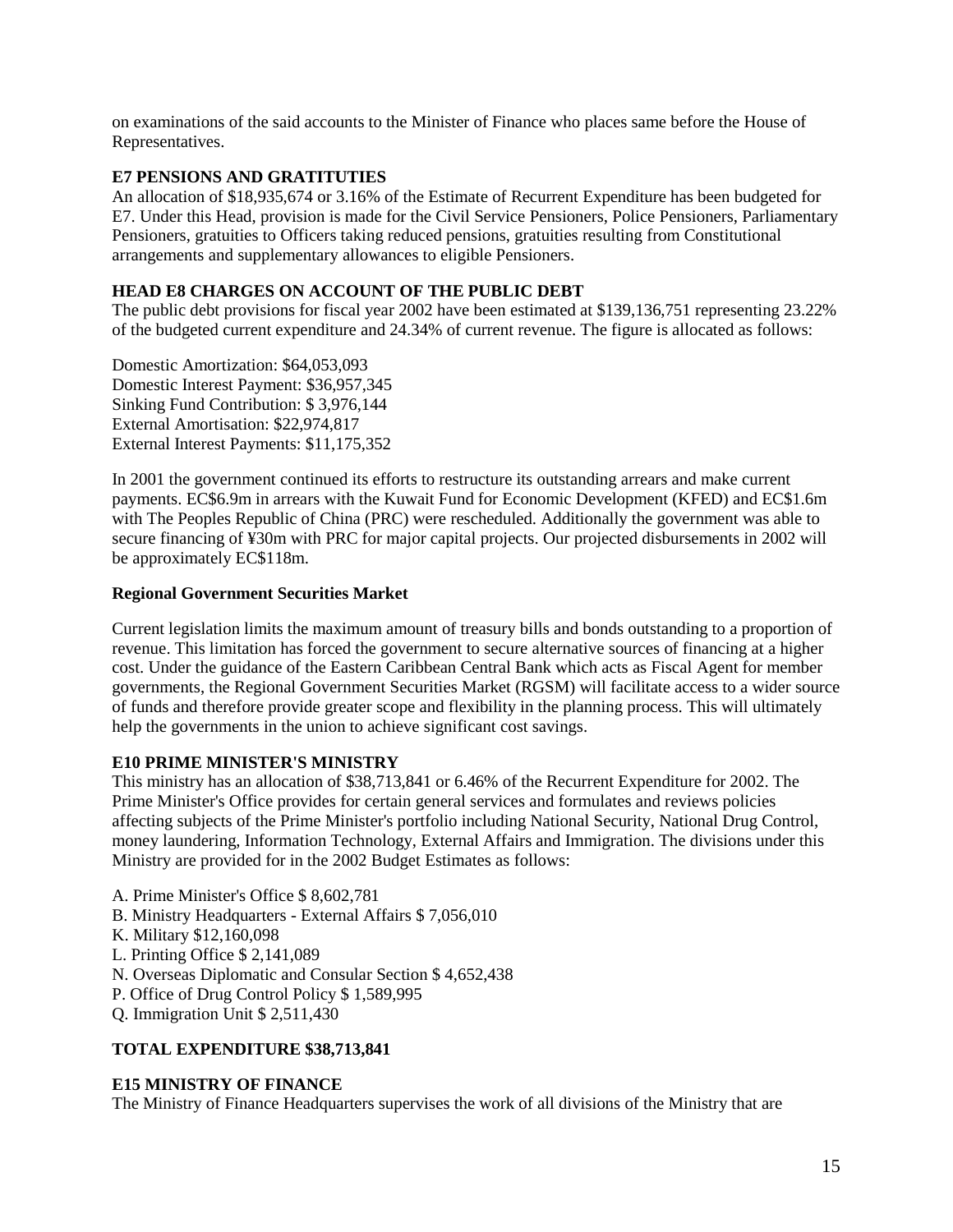responsible for various aspects of the management and execution of fiscal policy, including Revenue Administration. Allocations to this Ministry for 2002 total 47,907,193, representing 7.99% of budgeted recurrent expenditure and are as follows:

- A. Ministry Headquarters \$21,002,766
- B. Treasury \$ 5,881,196
- C. Inland Revenue \$ 3,922,305
- D. Post Office \$ 5,983,381
- E. Customs and Excise \$ 5,827,947
- F. Property Valuation Unit \$ 1,363,851
- G. Social Security \$ 106,160
- J. National Computer Centre \$ 3,769,587

# **TOTAL EXPENDITURE \$47,907,193**

# **E20 MINISTRY OF AGRICULTURE, LAND AND FISHERIES**

Under the supervision of the ministry headquarters, the various divisions of the Ministry of Agriculture are responsible for the carrying out of government's agricultural policies in respect of project management, environmental protection and enhancement, training for local farmers, veterinary services fisheries management and land development. The respective departments and their allocations total \$15,426,413, representing 2.57% of budgeted recurrent expenditure and are as follows:

- A. Ministry Headquarters \$2,548,968
- C. Agriculture Division \$3,810,925
- D. Veterinary and Animal Husbandry \$2,276,938
- E. Fisheries Division \$ 715,058
- F. Cotton \$ 413,164
- G. Land Division \$ 447,297
- H. Agriculture Extension Division \$2,731,442
- I. Chemistry and Food Technology \$ 778,593
- J. Surveys Department \$1,240,695

# **TOTAL EXPENDITURE \$15,426,413**

# **E25 MINISTRY OF HEALTH AND SOCIAL IMPROVEMENT**

The Ministry of Health and Social Improvement is responsible for the supervision of Health Care Services in Antigua and Barbuda. The mission of the Ministry of Health is to facilitate the attainment and maintenance of the highest quality health care for all peoples of Antigua and Barbuda. Its' vision is to ensure the existence of acceptable health care. The Ministry of Health has a projected budget of \$70,864,799 or 11.83% of the 2002 budgeted expenditures. The allocated resources will facilitate the various departments in ensuring the more prominent health concerns are placed on the National Agenda.

- A. Ministry Headquarters \$ 5,446,498
- C. Citizen's Welfare \$ 2,826,915
- D. Gender Affairs \$ 900,497
- E. Medical General Division \$10,004,056
- F. Central Board of Health \$15,300,595
- G. Holberton Hospital \$29,464,272
- I. Mental Hospital \$ 3,433,250
- J. Fiennes Institute \$ 1,464,088
- L. Health Information Division \$ 310,583
- M. School of Nursing \$ 623,566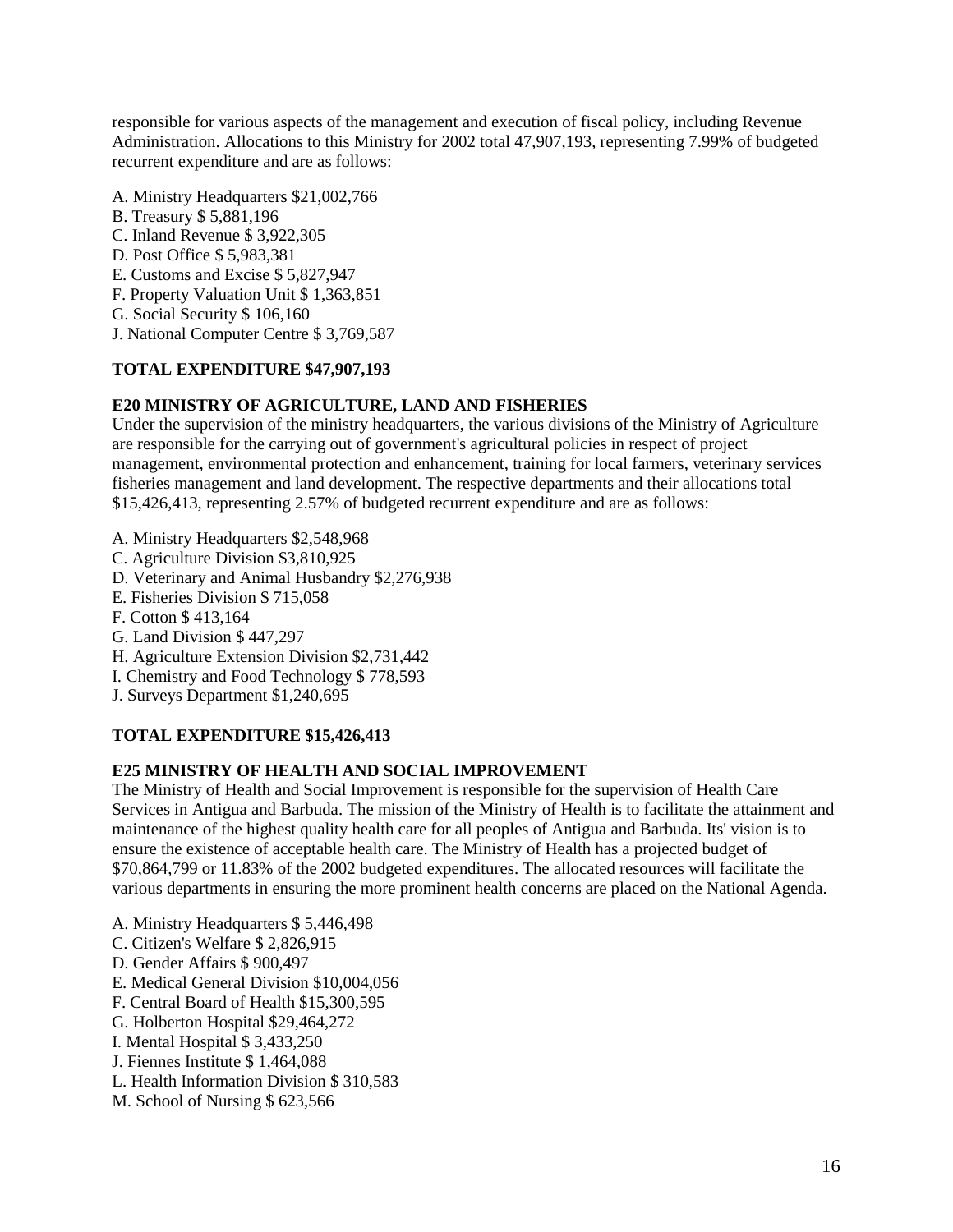N. AIDS Secretariat \$ 689,422

O. Social Improvement \$ 400,056

### **TOTAL EXPENDITURE \$70,864,799**

## **E30 MINISTRY OF EDUCATION, CULTURE AND TECHNOLOGY**

This Ministry is responsible for the general management of all educational services, from primary school to tertiary level. The Ministry has recurrent expenditure of \$69,844,575 or 11.66% of the 2002 budget. In its continued effort to produce a well-educated society, the Ministry has allocated additional resources to retain quality teachers in the upcoming fiscal year. A breakdown of the divisions under E30 is as follows:

A. Ministry Headquarter \$ 3,796,749 B. Administration of Education \$ 6,685,449 C. Primary Education \$23,462,720 D. Secondary Education \$25,517,438 E. State College \$ 8,021,893 F. Public Library \$ 795,082 I. Boys' Training School \$ - J. Antigua Archives \$ 661,780 K. Cultural Division \$ 903,464

## **TOTAL EXPENDITURE \$69,844,575**

The Boys Training School has been transferred to Ministry of Labour. It is now E75I.

## **E35 MINISTRY OF PUBLIC UTILITIES, HOUSING, TRANSPORTATION, AVIATION AND INTERNATIONAL TRANSPORTATION**

This Ministry is responsible for the Antigua Public Utilities Authority, Transportation and Civil Aviation, Meteorology, V. C. Bird International Airport, Housing and the Central Housing and Planning Authority. The estimated recurrent expenditure for the 2002 budget is \$12,407,600 or 2.07% of the total recurrent expenditure. The amount allocated to each department is as follows:

F. Ministry Headquarters \$ 1,138,831 G. V. C. Bird International Airport \$ 9,224,605 H. Meteorology Division \$ 2,044,165

#### **Total Expenditure \$12,407,600**

#### **V. C. Bird International Airport**

The V.C. Bird International Airport continues to promote efficiency in air traffic services to the island. As part of this initiative, the air traffic controllers will be undergoing extensive training in 2002 at the cost of approximately three hundred and eighty five thousand dollars. Additionally with the international push for tighter security measures the department will be hiring additional staff as well as providing enhanced training for security officers.

#### **E40 MINISTRY OF PUBLIC WORKS, COMMUNICATIONS AND INSURANCE**

This Ministry is responsible for Public Works, St. John's Development Corporation, Communications, Sewage, Development Control Authority, Urban Development and Renewal, and Insurance, State Insurance Corporation. The Ministry is basically responsible for the overall maintenance and upgrading of the economic and social infrastructure in the state of Antigua and Barbuda. The estimated recurrent expenditure for the 2002 budget is \$69,229,375, or 11.55% of the total recurrent expenditure. The amount allocated to each department is as follows: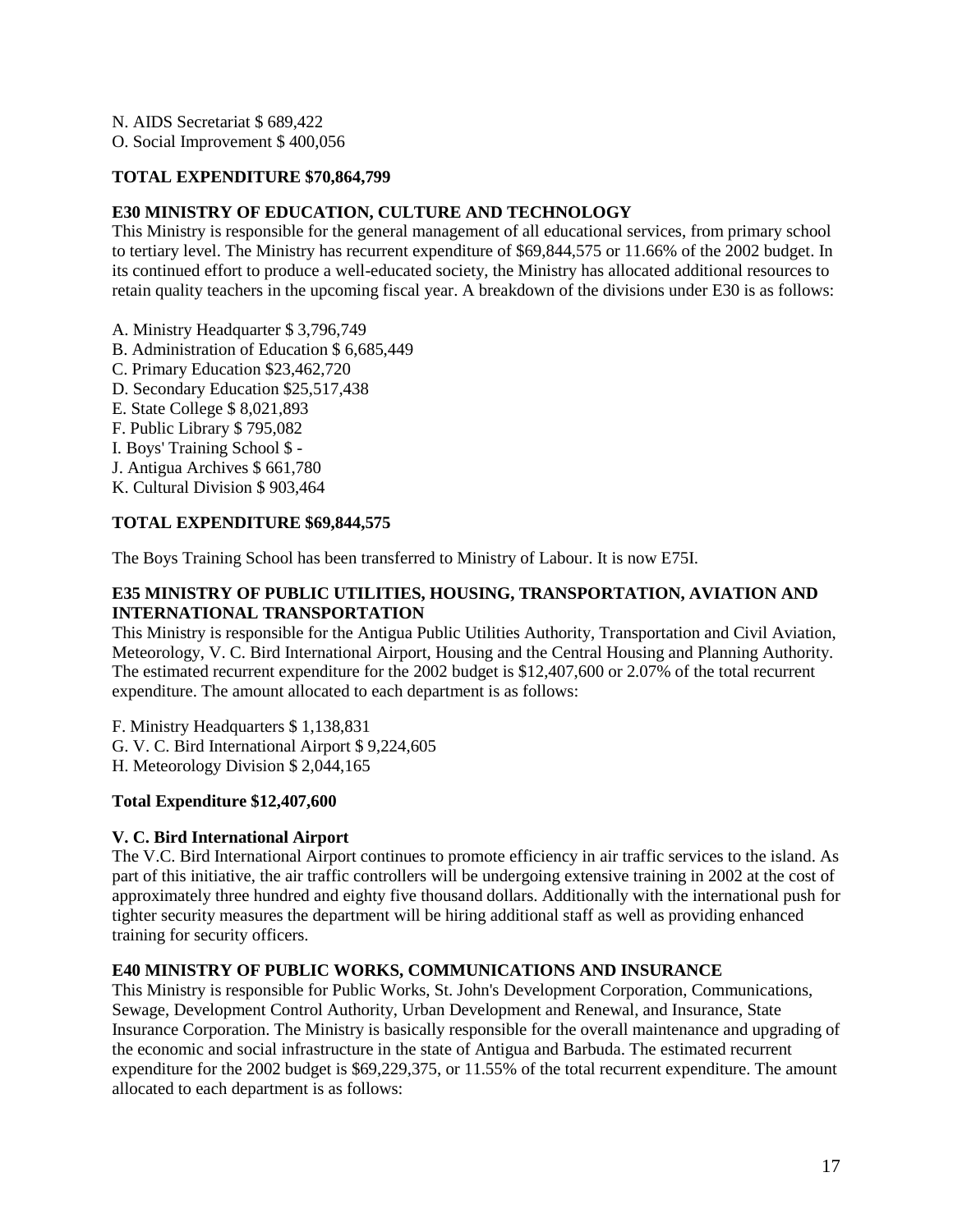- A. Ministry Headquarters \$23,905,645
- B. Works Division \$43,508,733
- C. Design and Control Division \$ 396,026
- D. Construction Division \$ 293,505
- E. Equipment Maintenance and Funding Scheme \$ 169,139
- F. Development Control Authority \$ 635,444
- G. Urban development and Renewal \$ 320,883

## **TOTAL EXPENDITURE \$69,229,375**

The increase from last year's figure is due mainly to the transfer of Urban Development and Renewal from the Ministry of Home Affairs. The Ministry Headquarters covers the rental of buildings for office accommodation. Savings of approximately \$4 million is expected to be realised when the New Government Buildings become occupied.

## **Works Division**

This division covers the maintenance of public buildings and furniture, repairs to Government vehicles, maintenance of roads and the mining of sand. In 2002 the government is planning to spend \$5,000,000 on the refurbishing of a number of government buildings and \$22,000,000 on improvement of primary and secondary roads in urban and rural areas.

#### **E45 MINISTRY OF HOME AFFAIRS, URBAN DEVELOPMENT AND RENEWAL AND COMMUNITY DEVELOPMENT**

The allocation for E45 is 4,049,782 or 0.68% of the estimated recurrent expenditure for 2002. This Ministry includes six (6) departments, which are responsible for specialized social services including disaster management and facilitates programmes and activities of local councils as well as administrative links with the Barbuda Council. The various departments and their allocations are as follows:

- A. Ministry Headquarters \$1,535,565
- B. Board of Guardians \$ 501,295
- C. Community Development \$ 765,689
- D. Local Government \$ 718,212
- E. Urban Development and Renewal \$ -
- F. Barbuda Administrative and General Services \$ 315,502
- G. Substance Abuse Prevention Division \$ 213,519

# **TOTAL EXPENDITURE \$ 4,049,782**

The Substance Abuse Prevention Division was transferred from the Ministry of Labour, while the division for Urban Development and Renewal was transferred to the Ministry of Public Works, Communications, Insurance and St John's Development.

# **E50 MINISTRY OF JUSTICE AND LEGAL AFFAIRS**

This ministry has an allocation of \$13,512,789 or 2.26% of the 2002 Budget. This allocation is to aid the Ministry in executing its functions, which include the financing of Crown prosecutions and representations, management of the calendar of Industrial cases, and provision of services by the Registrar and Provost Marshall division. A breakdown of the amount allocated to each department is as follows:

- A. Ministry Headquarters \$9,247,962
- B. Industrial Court \$ 480,317
- C. Office Director of Public Prosecution \$ 337,080
- D. Registrar and Provost Marshall \$1,277,394
- E. Magistrate \$1,098,847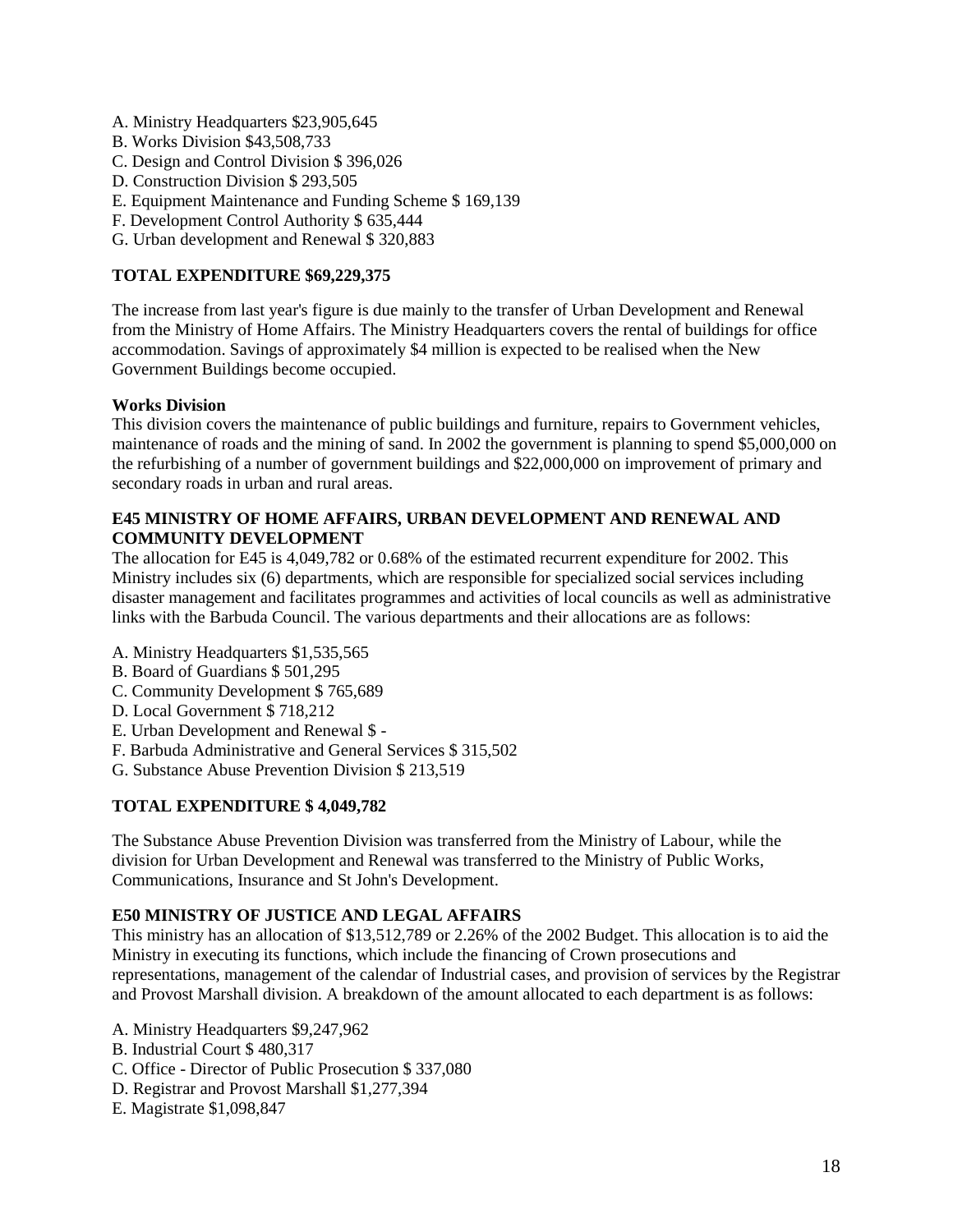J. Lands Registry Division \$ 271,108 K. Legal Aid Advice Centre \$ 265,507 L. Registry of Intellectual Property and Commerce \$ 534,573

## **TOTAL EXPENDITURE \$13,512,789**

#### **E60 OMBUDSMAN**

Head E60 Office of the Ombudsman has an allocation of \$486,913 or 0.08% of the 2002 budget. This Office is a creature of the Constitution as provided by Parliament under Section 66(4) of the Antigua and Barbuda Order 1981. Its functions are specifically expressed in Section 5 of the Ombudsman Act, 1994.

## **E75 MINISTRY OF LABOUR, COOPERATIVES AND PUBLIC SAFETY**

The Ministry of Labour, Cooperatives and Public Safety has a projected budget of \$49,662,453 (8.29%) of the 2002 budgeted resources. The Boys Training School was transferred to this Ministry from the Ministry of Education, Culture and Technology, while the Drug Rehabilitation Programme and Reduction was transferred to Ministry of Home Affairs, Urban Development and Renewal and Community Development and renamed Substance Abuse Division. This Ministry is mandated to manage and police the Labour Code, be responsible for disaster management, regulate cooperatives, organize drug rehabilitation programmes and facilitate effective administration of the Police Force. The allocated resources will fund the following nine (9) departments

A. Ministry Headquarters - Labour \$ 6,839,650 E. Office of National Disaster Services \$ 611,932 H. Cooperatives Department \$ 649,722 I. Boys Training School \$ 597,313 J. Drug Rehabilitation Programme and Reduction \$ - K. Police \$29,873,185 L. Police Training School \$ 323,257 M. Fire Brigade \$ 6,062,005 N. Prison \$ 4,705,390

#### **TOTAL EXPENDITURE \$ 49,662,453**

#### **Cooperatives Department**

At the commencement of 2002, there were twenty-two (22) Registered Cooperatives Societies of which sixteen (16) are reasonably active. Of the active sixteen, six (6) are Co-operative Credit Unions. The Credit Unions combined have a total membership in excess of fifteen thousand (15,000), with total shares \$26.9 million, deposits \$7.9 million, loans \$26 million; statutory reserves \$9.3 million, investments in excess of \$9.3 million and total assets in excess of \$40.8 million.

#### **E80 Ministry of Tourism and Environment**

The Ministry of Tourism and Environment is responsible for the development of Antigua and Barbuda's tourism product and the promotion and marketing of tourism locally and abroad. It has responsibility for the Antigua and Barbuda Hospitality Institute and is also responsible for the execution of the government's environmental policy. Allocations to the Ministry total \$13,100,478 or 2.19% of budgeted recurrent expenditure, and are as follows:

A. Ministry Headquarters \$4,344,165

B. Antigua Tourist Office \$1,363,894

C. Overseas Tourism Offices \$5,564,552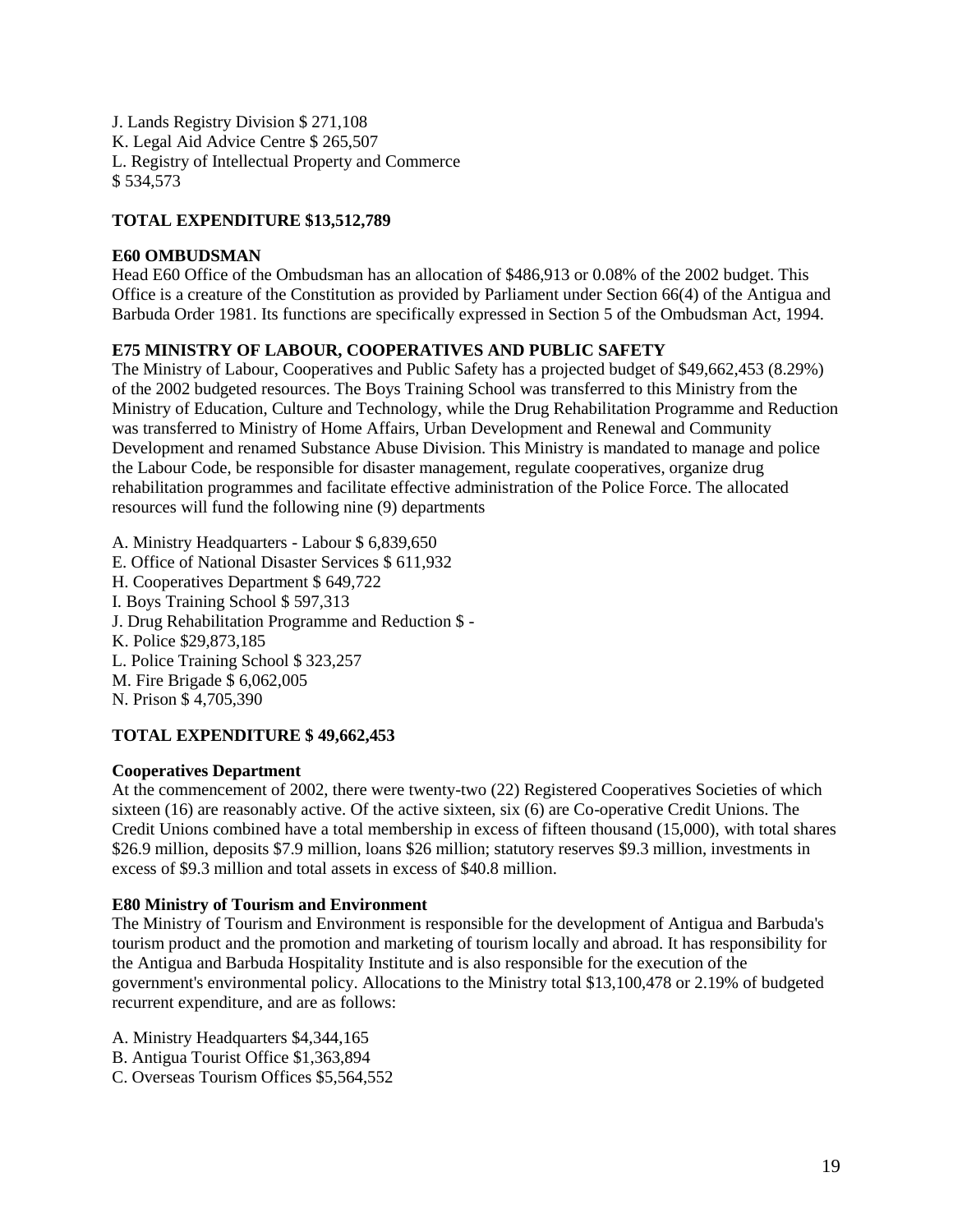- D. Antigua and Barbuda Hospitality Institute \$1,040,972
- E. Environment Division \$ 787,895

# **TOTAL EXPENDITURE \$13,100,748**

### **E85 MINISTRY OF ECONOMIC DEVELOPMENT, TRADE, INDUSTRY AND COMMERCE**

Together with the private sector, this Ministry aims to promote and facilitate the establishment of a dynamic business environment, through strengthening and enhancement of the Country's productive capacity in the midst of global change. This Ministry is also charged with responsibility for the administration of Electoral affairs pursuant to the Representation of the People Act. The estimated recurrent expenditure for the 2002 budget is \$4,118,442 or 0.69% of the total recurrent expenditure. The breakdown with respect to this Ministry reveals:

- A. Ministry Headquarters Trade and Economic Development \$1,704,328
- B. Ministry Headquarters Industry and Commerce \$ 413,250
- C. Prices and Consumer Affairs Division \$ 738,162
- D. Antigua and Barbuda Bureau of Standards \$ 245,714
- E. Electoral Affairs \$1,016,988

# **TOTAL EXPENDITURE \$4,118,442**

# **E 90 MINISTRY of PLANNING IMPLEMENTATION, PUBLIC SERVICE AFFAIRS**

The Ministry of Planning, Implementation, and Public Service Affairs' main goal is to facilitate the creation of an efficient and sustainable economy in order to provide a superior quality of life for all Antiguans & Barbudans. This Ministry is also responsible for the administration of Civil Service affairs. Total allocations amount to \$8,947,042 or 1.49% of budgeted recurrent expenditure, and are broken down as follows:

- A. Ministry Headquarters \$2,605,435
- B. Statistics Division \$1,880,244
- C. Establishment Division \$3,868,014
- F. Training Division. \$ 593,349

#### **TOTAL EXPENDITURE \$8,947,042**

In 2000/2001 the Department of Statistics conducted a nation wide census, this was done to determine the overall population of Antigua & Barbuda. Preliminary Census figures suggest a resident population of 70,737. This enumerated figure consists of 33,643 Males and 37,094 Females. The data collected indicates an overall population growth of 16.3 percent.

## **E95 MINISTRY OF INFORMATION, BROADCASTING, SPORTS AND CARNIVAL**

This Ministry is responsible for youth empowerment, Non-Formal Youth Skills, Sports, Carnival Development Corporation, and Public Information and Broadcasting. The estimated recurrent expenditure for the 2002 budget is \$13,015,346, or 2.17% of the total recurrent expenditure. The amount allocated to each department is as follows:

- A. Ministry Headquarters \$ 4,784,902
- C. Sports Division \$ 3,458,603
- D. Public Information and Broadcasting \$ 4,771,841

# **Total Expenditure \$13,015,346**